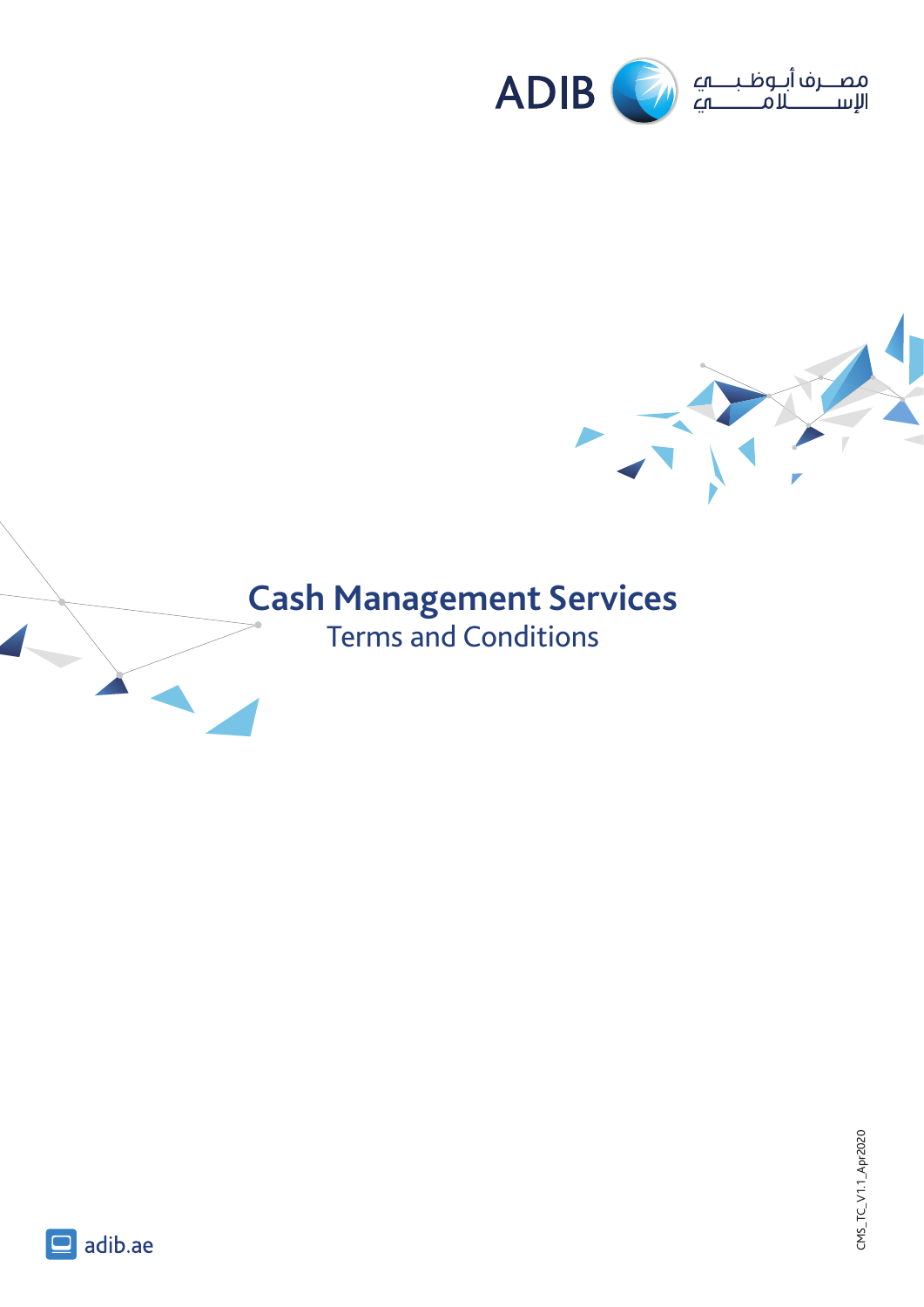#### **GOVERNING**

# **Cash Management Services**

These Terms and Conditions as hereinafter stipulated and the Application Form shall govern the Cash Management Services provided by Abu Dhabi Islamic Bank P.J.S.C of P.O.Box.313, Abu Dhabi, United Arab Emirates ("ADIB or the Bank"), and the Customer.

## **Definitions General**

.

"Account" means the bank account of the Customer with ADIB, for the deposit of the Cash collected by ADIB under the terms hereof, as governed under the terms of the Banking Services Agreement including Customer's current account and/or investment account (s) as selected by the Customer subject to its sole discretion:

"AED" means the lawful currency of the United Arab Emirates.

"Application Form" means the application form which shall be signed and submitted by the Customer to ADIB to avail the Cash Management Services subject to these Terms and Conditions.

"Authorised Person" means any person authorised by the Customer to act on its behalf in the performance of an act, discretion or duty under these Terms and Conditions (including for the avoidance of doubt, any officer or employee or agent of such person);

"Administrator" means the Customer's employee or agent empowered or enabled by the Customer with either sole or dual authority to appoint Users.

"ADIB Authorised Persons" means for purpose of the Cash Management Services, the persons advised by ADIB to the Customer under the terms hereof and who carry identification cards issued by ADIB, its agents or sub-contractors. For the avoidance of doubt, such persons may be ADIB employees or the employees of sub-contractors engaged by ADIB;

"Banking Services Agreement" means the agreement between ADIB and the Customer in respect of the banking services and accounts.

"Business Day (s)" shall mean any day on which banks in the UAE are open for general business, excluding Fridays and public holidays;

"Customer" means the customer whose name and other particulars are mentioned under the Application Form.

"Customer Associate" means a member, subsidiary, affiliate, associate or undertaking of the Customer.

"Cash Management Services" refer to the cash management services described and governed by these Terms and Conditions.

"Collection and/or Delivery Services" means the service of collecting Notes, Coins and/or Cheques from the Customer's site (a) at the frequency stated for each Customer's site in the Application Form and depositing the collected Cash into the Account. Also the service of delivering Notes, Coins and/or Cheques and/or any other financial instruments to the Customers as may be agreed between the Customer and ADIB from time to time;

"Customer Instructions" mean any instruction given by the Customer to ADIB in connection with the Cash Management Services in accordance with these Terms and Conditions

"Cash" means the Notes and Coins collected from the Customer's location for depositing into the Customer's account with ADIB;

"Cash Receipt" means a receipt issued by ADIB, its agents or subcontractors evidencing the collection of Notes and Coins from the Customer's location;

"Cheques" means dirham cheques, post dated cheques (PDC) and other payable cheques to the Customer within the meaning of the Federal Law Number (18) of Year 1993 concerning Commercial Transactions;

"Coins" means the cash AED coin only receipts from the Customer's location;

"CBUAE" means the Central Bank of United Arab Emirates;

"CBUAE Regulations" mean the regulations issued by the CBUAE in respect of the subject matter hereof and as such regulations may be amended from time to time including without limitation: the regulation published on 31 December 2015 in respect of the Image Cheque Clearing System for Corporate Cheque Scanning, Version 2016-2016-001.

"Clearing Service(s)" means providing the Customer with the service of scanning Cheques at the Customer sites through ICCS Corporate.

"Direct Debit Service (DDS)" means the direct debit service introduced and operated by CBUAE to enable automatic debiting of accounts by third party upon request;

"Direct Debit Authority (DDA)" means a direct debit authority mandate regulated by CBUAE, pursuant to which the Customer authorises the Sponsoring Bank to debit an amount from an account in accordance with the terms of such direct debit authority as herein contained and the relevant regulations issued by CBUAE;

"Credits" means a deposit or a credit made by cash or electronic transfer from Payers to the Master Account segregated under the Virtual Accounts;

"Mandated Turnaround Times" means the time period specified by CBUAE to process certain actions under the DDS;

"E-Channel(s)" means ADIB>s electronic banking systems described hereunder, accessed via the portal or such other access point, which ADIB may authorise the Customer and any User to access and use from time to time in accordance with these Terms and Conditions.

"E-Channels Services" means any electronic banking or related services supplied via an E-channel and ancillary services that ADIB provides, procures or make available to the Customer from time to time including any online services related or supplemental thereto, as may be further described hereunder and in the Application Form.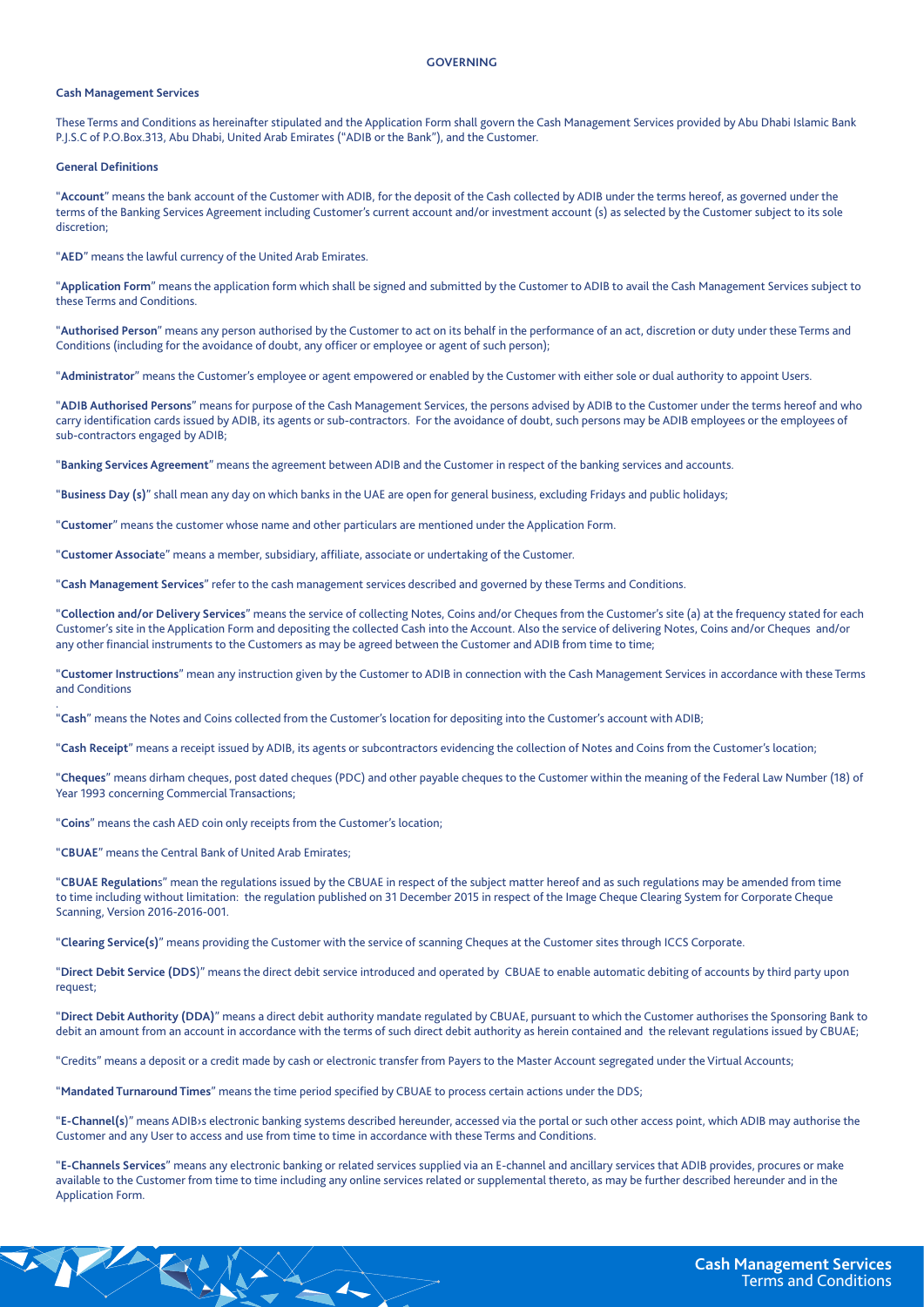"Fees" mean the fees payable to the Bank by the Customer in consideration of the Cash Management Services as more particularly described in the Schedule of Charges in ADIB's website and ADIB's branches.

"First Collection" means the first round of collection of Cash from the Customer's location within ADIB banking hours on ADIB banking days;

"H2H E-Channel" ADIB's relevant Host to Host (H2H) related system accessed via such access point as ADIB may notify the Customer from time to time.

"Islamic Shari'a" means the provisions of Islamic law derived from the Holy Qur'an, Prophetic Tradition «Sunnah», or binding authority of the dicta and decisions of the Prophet Mohammed (peace be upon him), ijma, or "consensus" of the community of Islamic scholars, and the qiyas, or analogical deductions as well as other Islamic law evidence, as may be determined or deduced by ADIB's Internal Shari'a Supervisory Committee.

"Instructions" means documentation, operating instructions or reference guidelines relating to Cash Management Services and the use thereof issued by ADIB or a third party in any written form whether physical or electronic.

"Institution" means any member of the ADIB group of companies (other than ADIB) and any third party institution providing the E-Channel Services. "ICCS Corporate" means Image Cheque Clearing System which is an application that enables customers in UAE to provide their clearing banks with scanned image of the Cheque (s) from their premises as part and as a first step of the clearing process;

"Internal Shari'a Supervisory Committee" means ADIB's Internal Shari'a Supervisory Committee.

"Materials" means any content, tools or other materials (other than software) made available to the Customer for the purpose of making use of Cash Management Services.

"Master Account" means the master account designated by the Customer subject to its sole discretion which shall be linked to the Virtual Accounts by incorporating reference thereto:

"Nominated SWIFT Registered Member" means, where applicable, a SWIFT Registered Member who (subject to ADIB's consent) is appointed by the Customer in accordance with the terms hereof to send or receive SWIFT Messages, or perform other functions, in connection herewith.

"Notes" means the currency cash notes receipts from the Customer's site(s) which comprises of AED only;

"Originator" means the Customer who wishes to become Direct Debit originator;

"OIC" means originator identification code which is a unique code allocated to the Originator after accepting the application by a sponsoring bank;

"Originator Indemnity" means the indemnity provided by the Originator in favor of ADIB, and in the form specified by the CBUAE;

"Originator Registration Request Form" means the form stipulated by CBUAE to register the Originator with Direct Debit which must be submitted to the identified Sponsoring Bank;

"Pouches" means the tamper-proof pouches to be used for collection of Cash;

"Payers" means the persons from whom the Customer shall receive payments into the Master Account;

"RMA" relationship management application authorization is a SWIFT service that enables SWIFT users to control the traffic they accept from other SWIFT users.

"SCORE" means the standardized corporate environment administered by SWIFT, being a closed user group which caters for financial messaging between corporates and financial institutions.

"Seals" means the tamper-proof plastic security stamps with pre-printed serial numbers to be used to seal the Pouches to enhance safe custody and security and seal or sealed shall be interpreted accordingly;

"Second Collection" means (a) the second or any subsequent collection of Cash from any Site of the Customer; or (b) any collection of Cash not during ADIB banking days or after ADIB banking hours (without obligation on the part of ADIB);

"Security Procedures" means the facilities and procedures used to control the operation of each of the Cash Management Services either by ADIB or third party. "Software" means any software made available for the use of the Customer.

"Scanner" means the ICCS Corporate scanner procured by the Customer and facilitated by ADIB to be used to provide a true copy of original Cheque (s) to ADIB pursuant to the terms hereof to enable the Customer to use the Clearing Services.

"Schedule of Charges" means the relevant schedule/tariff board available at ADIB branches and/or on its website relating to Fees and other service charges payable by the Customer to ADIB in respect of various transaction(s) including the Cash Management Services and the E-Channels Services.

"Security Company" means in connection with the Clearing Services, a company contracted by ADIB to perform pick-up and delivery of physical Cheques to ADIB as per agreed guidelines.

"Security Token Device(s)" means the physical device used by the Users for authorizing transactions.

"Sponsoring Bank" means a sponsoring bank that accepts the Customer request to become Direct Debit Originator, in this case ADIB.

"SWIFT Instructions" means the content of any SWIFT Message received by ADIB from the Customer (or the Nominated SWIFT Registered Member) including any actual or purported advice, request, payment instruction or communication addressed to ADIB.

"SWIFT Services" has the meaning ascribed to them herein below.

"SWIFT" means the Society for Worldwide Interbank Financial Telecommunication, a Belgian co-operative society of Avenue Adele 1, B-1310 La Hulpe, Belgium which facilitates the exchange of electronic messages via the SWIFT network.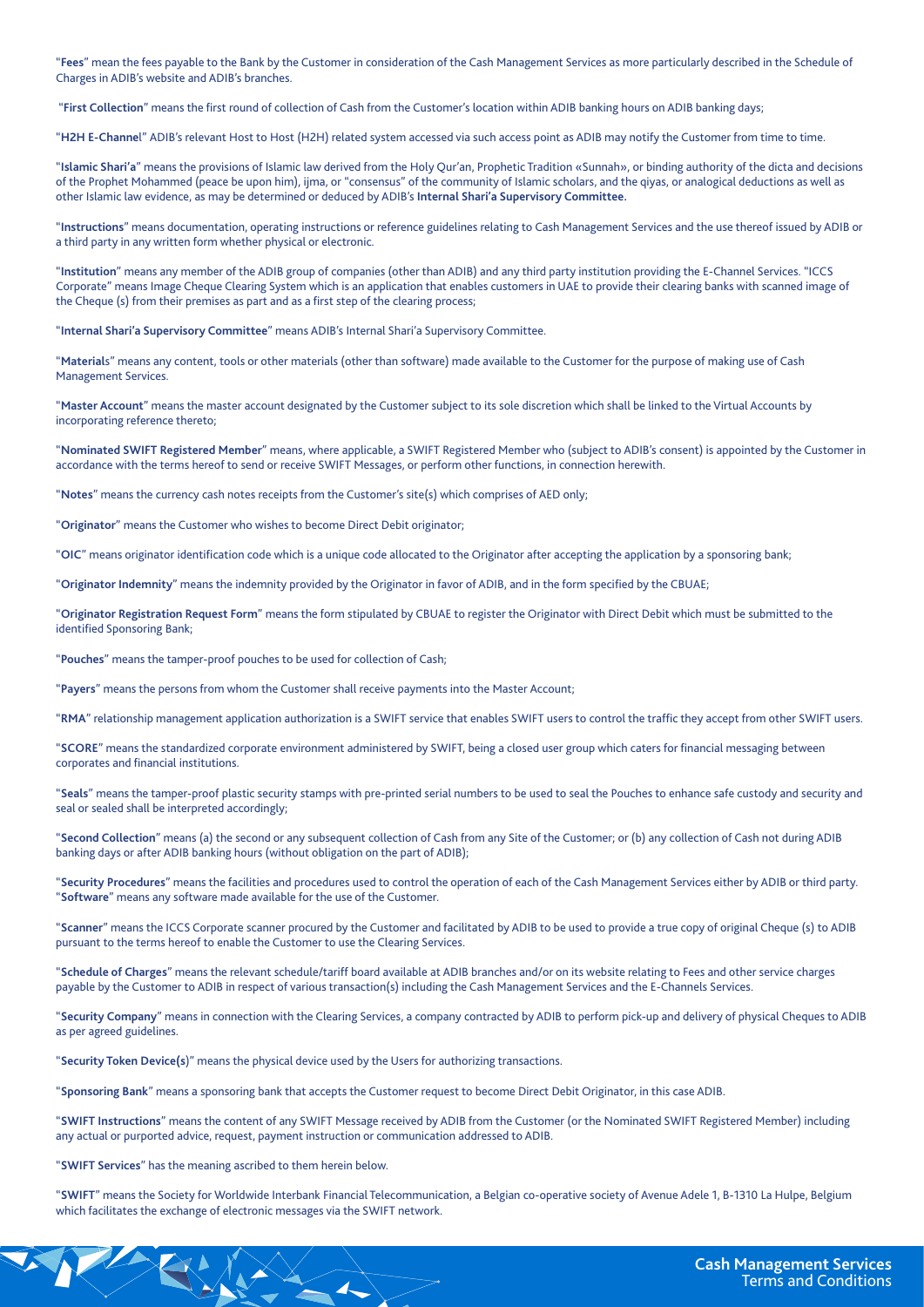"SWIFT Agreement" means any agreement between SWIFT and ADIB and/or as the case may be, SWIFT and the Customer (or the Nominated SWIFT Registered Member) in relation to the SWIFT Services including the SWIFT Documentation.

"SWIFT Documentation" means the SWIFT terms, conditions, guides and procedures applicable to the sending and receiving of SWIFT Messages within the SWIFT Services, as incorporated into the Customer s (or the Nominated SWIFT Registered Member >s) SWIFT Agreement or notified to the Customer (or the Nominated SWIFT Registered Member) by SWIFT or ADIB.

"SWIFT Message" means an electronic communication sent using the SWIFT Messaging Services.

"SWIFT Messaging Services" means SWIFT>s messaging services, including the SWIFT Net FIN messaging services and the SWIFT Net, File Act services.

"SWIFT Registered Member" means an entity that has registered with SWIFT as either a corporate and who is therefore duly bound as a party to a SWIFT Agreement and meets all eligibility criteria specified or referred to in that SWIFT Agreement or the SWIFT Documentation.

"SWIFT Services Bureau" means a user or non-user organization that has been admitted under the indirect connectivity program as an authorised service bureau to provide services to users regarding the day-to-day operation of their SWIFT connection. Within the context of the SWIFT Services, the SWIFT Services Bureau may assist the Customer (or the Nominated SWIFT Registered Member) at the Customers request to access the SWIFT network.

"Terms and Conditions" mean as hereinafter stipulated, the general terms and conditions and the specific terms and conditions as hereinafter contained.

"UAE" means the United Arab Emirates.

"User(s)" means any of the Customer's employees, agents, Administrators or any other individual(s) authorised by the Customer, whom from time to time are/is appointed to use the Cash Management Services.

"Users Terms" means the terms governing the E-Channels Services as hereinafter contained.

"Virtual Accounts" means virtual sub-accounts linked with the Master Account of the Customer which will be distinguished by a unique number or reference assigned specifically to each specific Payer.

"VAT" means value added tax imposed on the supply of goods or services under the UAE Federal Decree-Law No. 8 of 2017 and the related executive regulations.

## **Interpretation**

Unless the context requires otherwise, the following rules shall apply:

- a. Where two or more persons constitute the expression the "Customer", all covenants, agreements, undertakings, stipulations, obligations, conditions and other provisions hereof and their liability herein shall be deemed to be made by and be binding and applicable respectively on them jointly and each of them severally and shall also be binding on and applicable to their personal representatives successors and/or assigns jointly and severally.
- b. Reference to any person shall include any corporation, firm, partnership, society, association, statutory body and agency, whether local or foreign.
- c. The clauses and other headings herein are for ease of reference only and shall not affect the interpretation of any provision hereof.
- d. Reference to a statutory provision includes reference to any modification, consolidation or re-enactment of it for the time being in force, and all statutory instruments or orders made pursuant to it.
- e. Words importing the singular meaning shall where the context so requires include the plural and vice-versa.f. Words importing any gender shall include all .genders

f. Where a word or phrase is defined, its other grammatical forms have a corresponding meaning.

g. References to "month" shall mean references to a Gregorian month.

SY Y

#### **Ceneral Terms and Conditions**

#### **1. Provision of Services**

Subject to these Terms and Conditions, the relevant laws and regulations and the requirements of ADIB from time to time, ADIB hereby agrees to make reasonable efforts to render to the Customer and the Customer hereby agrees to avail from ADIB, the Cash Management Services accordingly, in consideration of, inter alia, the Customer's compliance of its obligations herein and the payment of the applicable Fees and all other payments hereof.

### **2. Eligibility and Adjustments**

Notwithstanding any terms to the contrary, ADIB shall have the sole right to decide the mode and manner of providing the Cash Management Services and/ or to decide the eligibility of the Customers to avail certain Cash Management Services at any time and /or to decide any changes or modifications thereto in accordance with these Terms and Conditions.

# **(3)** Authorised Person(s)

The Customer shall furnish ADIB with a full and accurate list of Authorised Person(s) appointed by the Customer, who is/are authorised to give Customer Instructions to ADIB along with the relevant authorizations. The Customer authorises ADIB to circulate the Authorised Persons' signature and facsimile to any branch of ADIB. The Customer undertakes to inform ADIB immediately regarding any changes (if any), in the specimen facsimile signatures of Authorised Person(s) and also furnish the alternate specimen facsimile signatures of additional/alternate Authorised Persons to ADIB prior to requesting for circulation amongst its branches.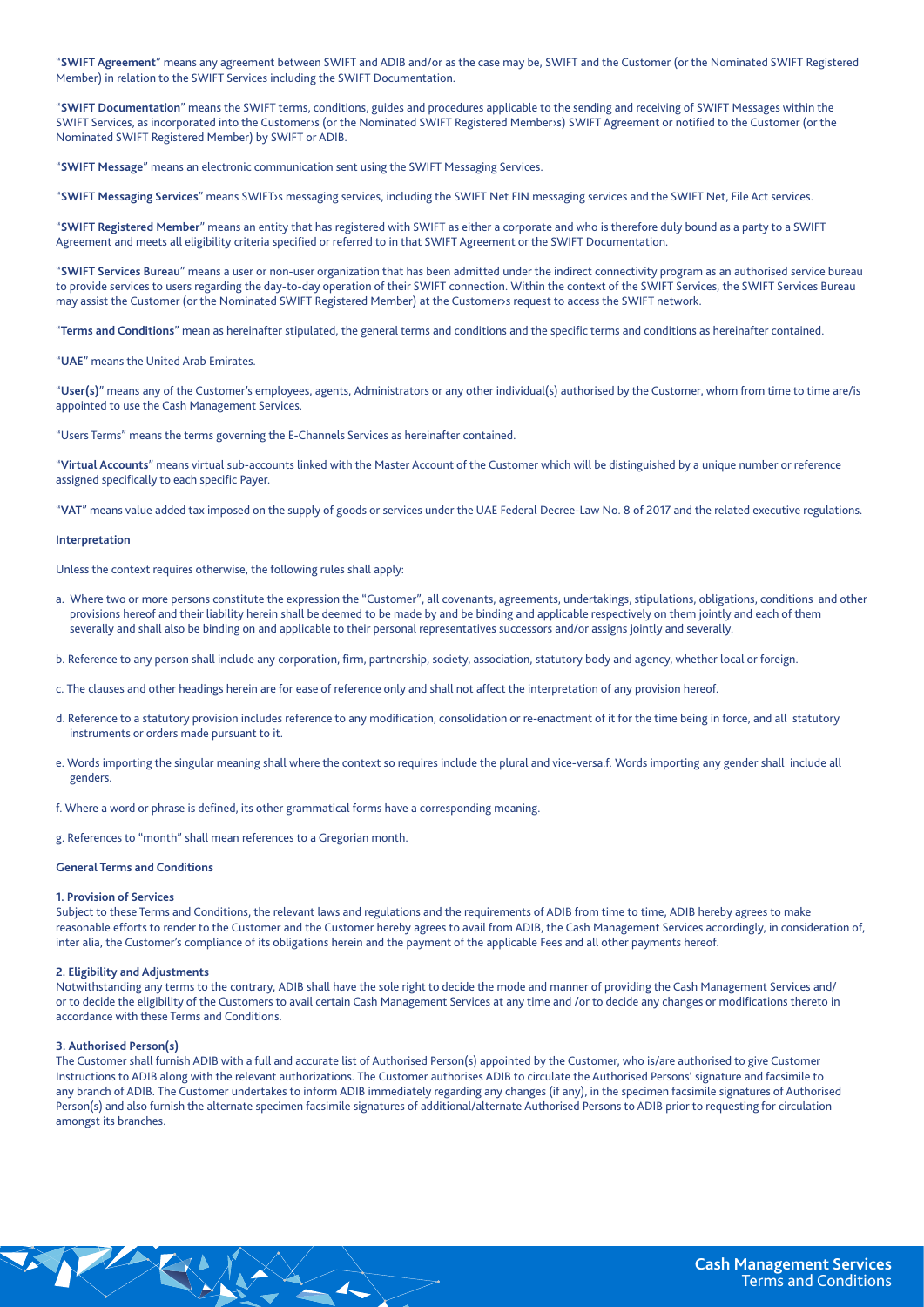# **4. Security Procedures**

The Customer shall comply with the Security Procedures and any other reasonable instructions ADIB may issue to the Customer in respect of the Cash Management Services. Notwithstanding the foregoing, it is the Customer's responsibility to set up, maintain and regularly review the security arrangements concerning the Customer's access to and use of the associated computing and system requirements for the Cash Management Services to determine the adequacy thereof or any other matter or thing. The Customer must notify ADIB as soon as reasonably possible upon becoming aware of any actual or attempted unauthorised access to the Cash Management Services or any unauthorised transaction or attempt to execute an unauthorised transaction. The Customer shall be responsible for all the acts of the Users of the Cash Management Services, being the Customer's authorised representatives who shall always be aware of all security matters in relation to the use of any Software and/or Materials and these Terms and Conditions and that they shall obtain all appropriate authorisations required before using the Cash Management Services and are permitted to act on behalf of the Customer.

# **Instructions**

ADIB may treat all apparently valid Customer Instructions authorised by the Customer even if made fraudulently and even if they conflict with the terms of any other instructions or mandates given by the Customer at any time. ADIB shall be under no obligation to check the authenticity of Customer Instructions or the authority of the person or persons giving them. Notwithstanding the foregoing and without liability on the part of ADIB, it is the Customer's responsibility to ensure at all times the accuracy and completeness of and proper and lawful authorization of the Customer Instructions and that the same have been transmitted correctly. ADIB shall be entitled to debit the Customer's accounts with actual costs or expenses ADIB may have paid or actually incurred in accordance with a Customer Instruction, that is without obligations on the part of ADIB to make payments of any amounts required to implement the Customer Instructions which shall be the responsibility of the Customer at all times.

# **6. Dealings with Institutions**

The Customer appoints ADIB as the Customer's agent on its behalf to request any institution to supply any information about the Customer or the Customer's accounts and /or to issue instructions to third parties to give effect to a Customer Instruction as the Customer's agent. ADIB is hereby authorised to delegate any powers conferred to it, further to third parties in performance of the Cash Management services. In any event, neither ADIB nor any other member of the ADIB group of companies shall be liable for any loss, damage, delay or failure to perform, caused by the acts or omissions of any such third parties or agents whether selected by ADIB or the Customer or for any reason whatsoever beyond ADIB's control and any lability on the part of ADIB in connection hereto (if any) shall be subject to Clause 19.13.

## **7. Software and Materials**

Unless otherwise expressly agreed in writing, title to and all rights in the Software and the Materials belong to ADIB or its licensors and, except for the specific rights granted by ADIB herein, the Customer will acquire no rights whatsoever in relation thereto. The Customer acknowledges that the use of certain Software and Materials may be subject to additional restrictions and obligation on the part of the Customer, such restrictions and obligations shall be integral part for the use the Software and the Materials which the Customer shall comply with and the Customer shall be deemed to have accepted any such additional terms upon any User using any such Software or Materials. The Customer undertakes not to alter, reverse engineer, copy, publish or impart to any third party any Software or Materials.

# **8. Possibility of Error**

The Customer acknowledges to ADIB that the error in any information related to the Cash Management Services is possible and therefore ADIB does not warrant that the information is accurate, complete or error-free, nor that the information on ADIB's computer system is current and up-to-date at the time it is accessed. The Customer must verify the correctness of the information with ADIB and in case of error ADIB sole obligation is to take reasonable steps to correct the defective part of the information to the extent possible and in case of software error, to correct the defective part thereof and/or retransmit or reprocess the Customer Instruction, at no additional cost to the Customer.

## **Termination 9.**

Either party may terminate the Cash Management Services in whole or in part on not less than (30) thirty Business Days> written notice to the other party or with immediate effect by written notice to the other if the other party; (a) commits a material breach which is not remedied within (14) fourteen Business Days of a written notice requiring remedy; or (b) becomes insolvent under the laws of any applicable jurisdiction. Termination will not affect the rights and remedies of either party accrued and due until the date of termination nor will it affect any provisions hereof which by their nature shall survive termination. Upon termination for any reason of any part hereof for which Software or Materials were supplied, any such Software or Materials license terminates. From time to time, ADIB may suspend some or all the Cash Management Services for routine, non-routine or emergency maintenance or for any other reason where ADIB reasonably considers necessary. If the Customer is affected due to this suspension, ADIB should compensate the Customer on pro-rata basis for any periodic fees on the services suspended in proportion to the period during which services were not available to the Customer. In the event of such a suspension, ADIB will provide the Customer, within a reasonable period, notice prior to the suspension and in case of emergency such notice shall not be required. For the purpose of clarity, suspension under this clause shall mean stopping of services by ADIB to the cutomer continuously for more than 24 hours except for the cases whereby certain actions are required to be taken by ADIB to protect Customer(s) such as disabling Customer's access to the Cash Management Services in cases of fraud or security breach.

## **Tax 10.**

All Fees and payments in respect of the Cash Management Services charged by ADIB are exclusive of value added tax, sales tax or any other tax applicable in any relevant jurisdiction including any taxes applicable in the United Arab Emirates and the Customer shall pay all taxes of any nature whatsoever.

# **11. Sub-Contracting**

The Customer irrevocably agrees that ADIB may transfer or sub-contract the provision of any part of the Cash Management Services provided to the Customer to any third party in part or in whole without the need for the Customer's knowledge or consent which shall hereby be deemed to be granted by the Customer to .ADIB

# 12. Rules and Principles of Islamic Shari'a and Customer Undertaking

The Customer acknowledges and agrees that the rules and principles of the Islamic Shari'a as per the Shari'a standards of the Accounting and Auditing Organization for Islamic Financial Institutions shall be integral and inseparable hereof .The Customer hereby undertakes that it shall not utilize any of the Cash Management Services mentioned under these Terms and Conditions nor it shall give any Customer Instructions or use any of the rights and benefits hereunder for any purpose that is not in conformity with the Islamic Shari'a. If ADIB finds out that any of the Customer Instructions, utilization, access or use thereof has been for any purpose that is non-compliant with Islamic Shari'a, then without prejudice to any other rights, ADIB shall be entitled to reject the relevant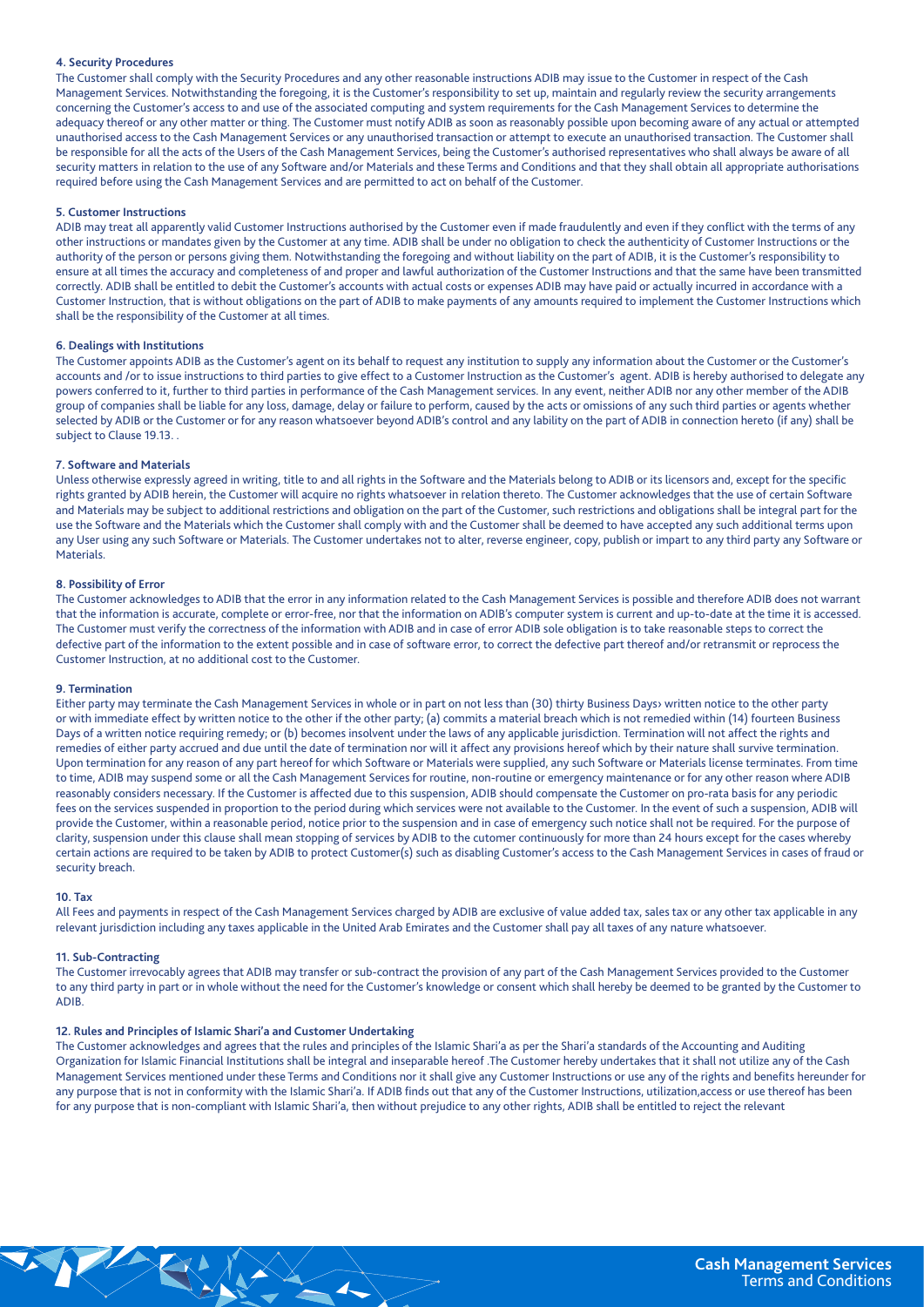Cash Management Services use, and access thereof and not carry out the Customer Instructions. Notwithstanding any terms to the contrary, the Bank will not be liable to the Customer for any loss, damage or expense thereby incurred or sustained. For the purpose of clarity, ADIB shall not be liable to process any Customer Instructions which includes payment or receipt of interest or any amounts in the nature of interest.

# **13. Waiver of immunity**

To the extent that the Customer may in any jurisdiction can claim for itself or its assets immunity from suit, execution, attachment (whether in aid of execution, before judgment or otherwise) or other legal process and to the extent that in any such jurisdiction there may be attributed to itself or its assets such immunity (whether or not claimed), the Customer hereby irrevocably agrees not to claim and hereby irrevocably waives such immunity to the full extent permitted by the laws of such jurisdiction.

# **Confidentiality 14.**

ADIB may need to share, store or transmit information about the Customer and the Users within ADIB or ADIB group or with any institution, agent or third party used by ADIB for the purpose of providing the Cash Management Services in particular or providing professional services or other in general, any such act will be done on a confidential basis and ADIB will endeavor to maintain confidentiality of such information within the ADIB or ADIB group of companies unless: (a) otherwise required by any law or request of any public authority; or (b) where disclosure is required for the purposes of preventing crime; or (c) ADIB deem disclosure necessary to give effect to a Customer Instruction or any other obligation ADIB is required to perform. Nothing in this Clause shall apply when ADIB discloses confidential information to a third party as a result of ADIB exercising its rights and powers granted herein whether express or implied. The Customer must keep confidential all information about the Cash Management Services and access to and use of systems and facilities thereof.

# **15. Limited Warranties**

Save for reasons bevond ADIB's control or other reason attributable to third parties. ADIB will use reasonable efforts so that the Cash Management Services will perform in substantial conformity to the description hereof. To the extent permitted by law and Shari'a, this is the only performance warranty made by ADIB in respect to the Cash Management Services. ADIB shall have no liability for breach of any implied terms including, without limitation, those as to satisfactory quality, merchant ability or fitness for any particular purpose except in the cases of negligence or misconduct from ADIB in accordance with Clause 19.13 excluding in any and all circumstances any opportunity loss, loss of profit or any payment in the nature of interest whatsoever.

## **16. Severability**

If any provision(s) hereof shall be held and finally determined by a court of competent jurisdiction to be invalid, illegal or unenforceable, the validity, legality and enforceability of the remaining portions thereof shall not be affected and remain in full force and effect.

## **17. Order of Precedence**

These Terms and Conditions shall be read in conjunction with and in addition to the terms of the Banking Services Agreement.

# 18. Governing Law and Jurisdiction and Force Majeure

18.1 These Terms and Conditions shall be governed by and construed in accordance with the Federal laws of the UAE and any other local laws as may be applicable to the extent that such laws do not contradict with the rules and principles of the Islamic Shari'a as set out in the Shari'a Standards issued by the Accounting and Auditing Organization for the Islamic Financial Institutions (AAOIFI) as interpreted by the Internal Shari'a Supervisory Committee; in case of contradiction, the rules and principles of Islamic Shari'a shall prevail, and the Customer hereby irrevocably submits to the exclusive jurisdiction of the courts in the UAE to hear and determine any suit, action or proceeding and to settle any disputes which may arise out of or in connection with these Terms and Conditions in accordance with the provisions of law. Submission to the jurisdiction of the courts of UAE shall not limit the right of ADIB to bring proceedings against the Customer in any other court of relevant jurisdiction.

# **18.2 Force Majeure and Other Rights**

Neither party nor any member of ADIB Group will be liable for any loss (including loss of profit), damage, delay or failure in performing any of its duties relating hereto caused in whole or in part by the action of any government or governmental agency, natural disasters, law or regulation (or any change in the interpretation thereof), injunction, currency restriction, sanction, exchange control, industrial action (whether involving its staff or not), war, terrorist action, equipment failure, or interruption to power supplies or anything else beyond its reasonable control. ADIB and other members of ADIB Group are required to act in accordance with the laws and regulations operating in various jurisdictions which relate to the prevention of money laundering, terrorist financing and the provision of financial and other services to any persons or entities which may be subject to sanctions. ADIB may take, and may instruct other members of ADIB Group to take, any action which it, in its sole and absolute discretion, considers appropriate to act in accordance with all such laws and regulations. Such action may include but is not limited to the interception and investigation of any payment messages and other information or Customer Instructions sent to or by the Customer or on its behalf via ADIB's systems or any E-Channel or any other member of the ADIB Group's systems or E-Channels; and making further enquiries as to whether a name which might refer to a sanctioned person or entity actually refers to that person or entity. Notwithstanding any provision, neither ADIB nor any other member of ADIB Group will be liable for loss (whether direct, consequential or loss of profit, data or damage suffered by any party arising out of any delay or failure by ADIB or any other member of ADIB Group in performing any of its duties hereunder or other obligations caused in whole or in part by any steps which any of them, in their sole and absolute discretion, considers appropriate to act in accordance with all such laws and regulations or the exercise of any of the ADIB's or any other member of ADIB Group's rights under this clause. In certain circumstances, the action which ADIB or any other member thereof may take may prevent or cause a delay in the processing of certain information. Subject to the overriding requirements of any applicable laws and regulations, ADIB will endeavor to notify the Customer of the existence of such circumstances as soon as is reasonably practicable.

# **Miscellaneous 19.**

19.1 These Terms and Conditions form the entire agreement between the parties concerning the supply and use of the Cash Management Services. It supersedes any pre-existing agreements, communications, representations and discussions between ADIB and the Customer relating to the Cash Management Services.

19.2 Communications via e-mail, the internet, Short Message Service (SMS), or any other similar methods entail risks, the Customer acknowledges such risks and that any such communications may be intercepted, monitored, amended or otherwise interfered with by third parties. ADIB shall not be responsible or liable to the Customer or any third party in the event of any such occurrence in relation to any communication between ADIB and the Customer (or which appears to have been made on the Customer's behalf), or any communication the Customer asks ADIB to enter into with any third party.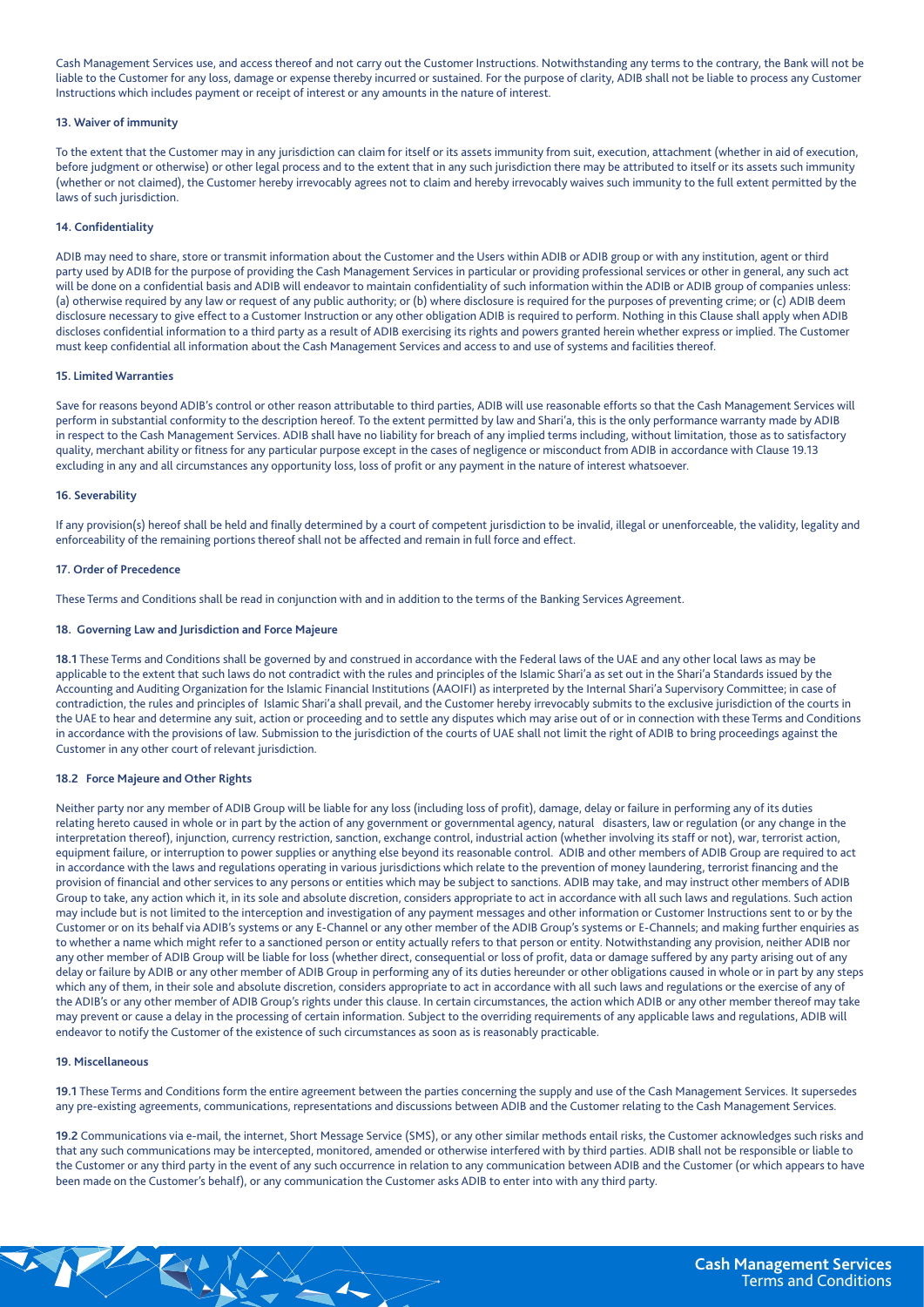19.3 The Customer agrees to pay the Fees and other tariffs (where applicable) for providing the Cash Management Services and ADIB is entitled to debit the Customer's accounts wherever they are situated and wherever they are opened, with the amount of any such due Fees and/or tariffs. The Fees and other tariffs and their frequency and dates of payment for providing the Cash Management Services may be changed by giving the Customer prior notice of 30 days after which the revised Fees and tariffs shall be applicable and Customer's use of any of the Cash Management Services thereafter shall be deemed to be its acceptance of the revised Fees

19.4 Each party shall take all reasonable precautions to ensure that communications through electronic means are not affected by computer viruses, Trojan horse programs (such as key loggers) and other harmful programs or components.

19.5 The rights of ADIB hereunder (a) may be exercised as often as necessary; (b) are cumulative and not exclusive of its rights under any applicable law; and (c) may be waived specifically and only in writing. Any delay in the exercise or non-exercise of any such right is not a waiver of that right.

19.6 ADIB may make modifications which are required due to or in connection with changes in the Cash Management Services, the E-Channels Services, changes in any laws and/or regulations or any other modifications required by ADIB. In the event that ADIB makes changes relating thereto, ADIB shall update these Terms and Conditions and post the same on the ADIB's internet home page and send a notice of the same to the Customer of reasonable period of time not to exceed in any and all cases (60) Calendar days but notwithstanding the foregoing if such changes by their nature require immediate implementation thereof as the Bank may see fit at its sole discretion (acting reasonably) then such notice shall be with immediate effect notification and/or publication. In the event that the Customer continues to use the Cash Management Services after receipt of said notification or publication as aforementioned, then the Customer shall be deemed to have accepted and be bound by said changes and/or variations and waive any right of contestation in respect thereof. The amended Terms and Conditions shall be enforceable only for the future transactions and/or Cash Management Services taking place after the amended Terms and Conditions are effective and shall not be applicable back value dated.

19.7 Certain jurisdictions or services may have particular contractual, legal or regulatory requirements that require the Customer to agree to supplementary terms. Where such supplementary terms are necessary, ADIB will provide those terms in writing and any other relevant documentation, in the event that the Customer continues to use the Cash Management Services after receipt of such supplementary terms the Customer shall be deemed to have accepted and be bound by the same and waive any right of contestation in respect thereof.

19.8 The Customer shall ensure the authenticity, reliability, validity, accuracy and completion of any information, details, contents, materials, communications or documents required from the Customer to provide the Cash Management Services and in case of any discrepancy therein, the Customer shall be solely responsible for any loss and/or damage suffered or lability, non-payment, wrong payment or delayed payment caused directly or indirectly as a result of such discrepancy.

19.9 It is hereby understood and agreed between the Parties hereto that the liability of the Bank hereunder for any and all causes whatsoever shall be limited to the actual loss incurred by the Customer in relation to the Cash Management Service in respect of which such liability arose and in accordance with Clause 19.13 excluding any opportunity loss, loss of profit or any amounts in the nature of interest or any other indirect losses.

19.10 For purpose of convenience and great clarity, these Terms and Conditions are intended to apply when the Customer avails the Cash Management Services, if the Customer elects to avail certain Cash Management Services then only the relevant general and specific provisions related thereto will apply and if the Customer elects not to avail certain Cash Management Services then the specific provisions related thereto will not apply. Availment of the Cash Management Services and relevance to the subject matters hereof shall determine whether or not certain provisions hereof shall apply.

19.11 Access to trade transactions applications or certain functionalities through E-Channels for letter of guarantees, documentary letter of credit or other similar or related functionalities doesn't render the Customer to be eligible to use them unless, amongst other conditions, the Customer signs and agrees to be bound by all related application forms and the trade terms and conditions which shall govern the contractual arrangement in respect thereof between the Customer and ADIB as a prerequisite step and prior condition to use the trade related applications and other related facilities, the Customer shall be required to sign and agree to be bound by such terms and conditions.

19.12 Unless otherwise specifically stated herein for designated mode of communications such as by using the E-Channels and/or the SWIFT Services and/or ADIB's official website, all notices, demands or other communications required to be given or made hereunder shall be in writing and delivered personally or sent by prepaid registered post, courier or facsimile transmission or email addressed to the intended recipient thereof at its address or facsimile number or email address given using the communications particulars in the Application Form or to such address or facsimile number as any party may from time to time notify to the other. Any change in the communications particulars of a party shall be provided in writing to the other within 7 (Seven) days of such change. The Customer acknowledges that sending Customer Instructions or any other communications by the internet in general, facsimile and/or electronic means is not a secure means of sending Customer Instruction or any other communications and that the Customer is aware of the risks involved in sending and using such modes, including the risk that such communication may, be fraudulently or mistakenly written, altered or sent and may not be received in whole or in part by the intended recipient.

19.13 The Bank and/or any other member of the ADIB Group shall not be liable for any loss or damage which the Customer suffer or incur unless such loss or damage, has been caused as a result of ADIB's or the other ADIB Group Member's negligence or misconduct in respect of the subject matter hereof or breach of the Terms and Conditions, and that such direct loss or damage shall be the actual loss or damage sustained excluding any opportunity loss, cost of fund and/or any payment in the nature of interest.

19.14 If the Customer accesses or uses an E-Channel or the Cash Management Services actually or purportedly on behalf of a Customer Associate, or otherwise act in any way on behalf of such Customer Associate, the Customer shall ensure that it has appropriate authorization from the relevant Customer Associate to act on its behalf by requesting the Customer Associate to send its authorization to ADIB in a form of proper authorization letter acceptable to the Bank and the Customer agree on behalf of the Customer Associate that these Terms and Conditions shall apply between ADIB and the Customer Associate (as if it were the Customer) in relation to such access or use of such E-Channel or the Cash Management Services.

# **19.15 Online Functionalities Terms and Conditions:**

19.15.1 In order to use certain Cash Management Services, the Customer will need to have access to certain functionalities made available to them online and for the purpose of clarity such functionalities shall mean the functionalities that ADIB makes available through the internet network to enable the electronic receipt and transmission of information and Customer Instructions which in addition to these Terms and Conditions shall be subject to the terms of the Banking Services Agreement and any other requirements contained in the relevant documentation hereinafter referred to (the "Online Functionalities or Services")

19.15.2 ADIB reserves the right to require any further documentation and/or information prior to making Online Functionalities available. The use of the Online Functionalities shall be conditional upon proper completion of the registration process of the Customer and that the purpose thereof shall be for the Customer's own personal use.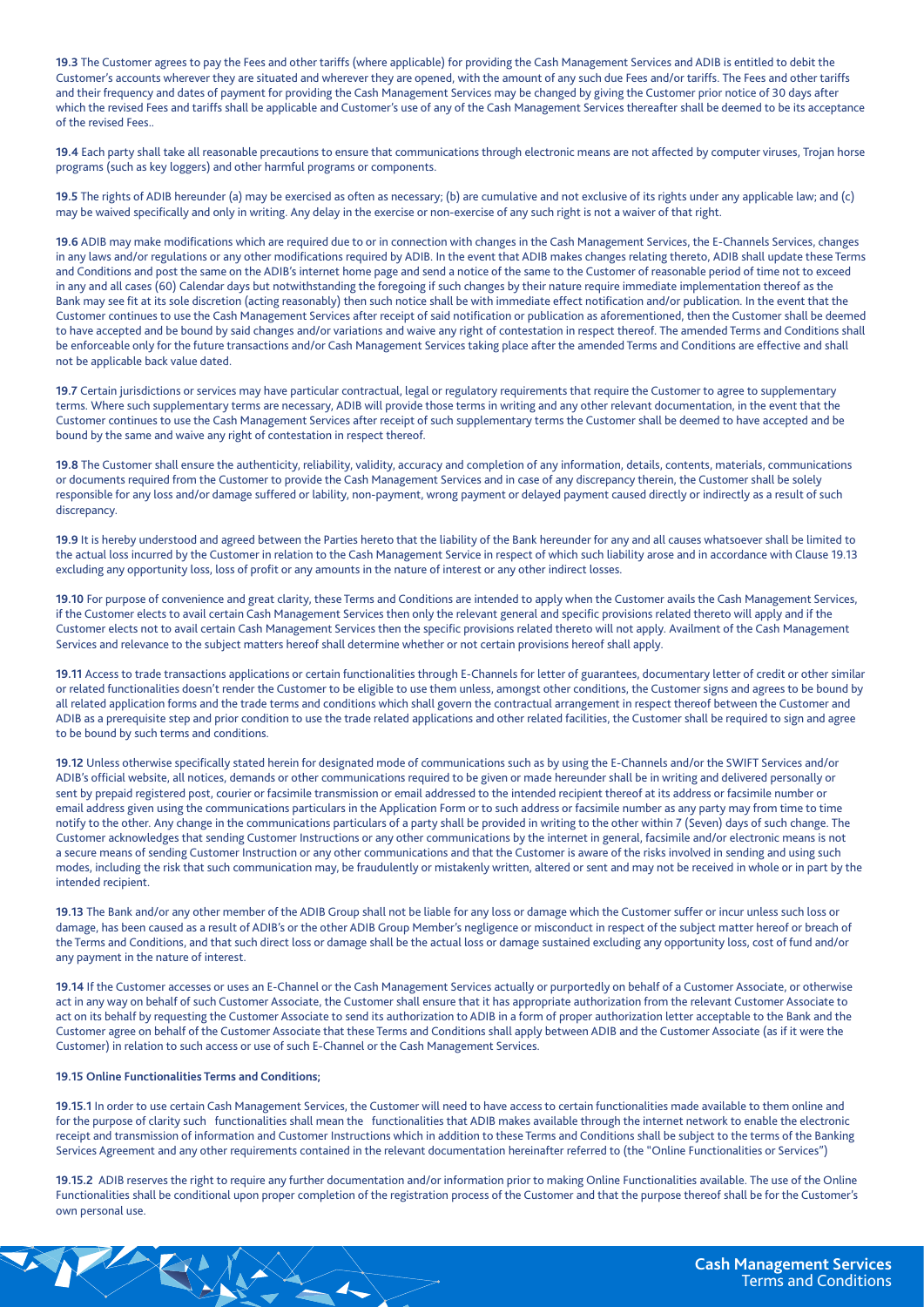19.15.3 The Customer hereby agrees to irrevocably authorise ADIB to accept or decline Customer Instructions given to ADIB by way of Online Functionalities and/ or E-Channels Services and acknowledge and agree that it will be bound by such Customer Instructions.

19.15.4 The Customer agrees that payment requests submitted to ADIB cannot and shall not be treated as evidence of ADIB having paid or agreed to pay the sum so requested.

19.15.5 The Customer agrees that the period of working time in a Business Day is the same as the ADIB's normal business hours. All requests received after the cut-off time or on an official bank holiday in the United Arab Emirates will be deemed to have been received on the following Business Day.

19.15.6 It is understood and agreed by the Customer that any transaction will be completed by ADIB as and when the related process is successfully concluded, provided all requirements (if any) are met.

19.15.7 The Customer agrees that ADIB shall not be held liable for any loss or damage whatsoever arising from any erroneous input of information and/or wrongful Customer Instructions.

19.15.8 The Customer shall ensure that its relevant account has sufficient balance before conducting any transactions.

19.15.9 The Customer hereby acknowledges and agrees that ADIB's books, entries and registers shall be deemed final and conclusive evidence of the correctness of any transaction made hereunder unless the Customer proves them otherwise.

19.15.10 Notwithstanding the foregoing, ADIB reserves the right not to honor payment requests that ADIB reasonably believes to be unlawful, fraudulent, erroneous or in conflict with these Terms and Conditions.

19.15.11 ADIB reserves the right to at any time and without providing the Customer with prior notice, combine, consolidate, or set off the Customer's account (s) so as to satisfy any liabilities owed and due by the Customer to ADIB but without obligation to do so. Said combinations, consolidations, set-off and/or transfers may be made as and when required against any due liabilities and at the absolute discretion of ADIB and in case of accounts and/or transactions involving different currencies, currency conversion shall be carried out by ADIB in accordance with the Clause «Currency Exchange (FX)» under these Terms and Conditions.

19.15.12 ADIB shall have the right to debit the Customer's account (s) for transactions made hereunder in accordance with the Schedule of Charges.

19.15.13 It is the Customer's responsibility to ensure the confidentiality and protection for all its sensitive information such as its username and password and to regularly change the password so as to ensure its security and confidentiality.

19.15.14 The Customer shall solely be responsible for ensuring that suitability of the hardware and software used by the Customer for the Online Functionalities and the Cash Management Services and that they are functioning properly, which includes without limitation, ensuring at all times the availability of sufficient storage space for downloading of relevant data to disc and or sufficient paper for printouts. Under no circumstance will ADIB be liable for any loss or damage incurred or suffered by the Customer as a result of any unsuitability, incompatibility, and malfunction or otherwise arising therefrom.

19.15.15 The Customer acknowledges and agrees that nothing herein constitute an undertaking by and or imposes an obligation whatsoever on ADIB to continue providing the Online Functionalities at all times or during any particular hours, in its present form or under current ADIB requirements, and that ADIB may in its sole discretion withdraw, suspend or restrict the same.

19.15.16 ADIB may record and shall have the right to keep record of the Customer electronic or other written communications for as long as ADIB considers .appropriate

19.15.17 The Customer agrees that any and all communications sent by ADIB or the Customer by means of the Online Functionalities, shall be deemed valid and authentic and will be given the same legal effect as written and executed hardcopy communications.

19.15.18 ADIB shall under no circumstances be liable for any third party links nor the contents of and the consequences of acting upon the contents of another linked website.

19.15.19 The Customer shall ensure that the Users agree to be bound by and observe these terms for the Online Functionalities. The Customer shall ensure that the Users comply with the requirements of any functionalities including the Help functionality located thereon and hereby agree that the persons nominated in relevant section of the Application Form entitled A'dministrators> are appointed as the initial System Administrators and may appoint Users and further Administrators from time to time. Without prejudice to the foregoing, ADIB may assist the Customer in setting up the Users as and when such action is made available by ADIB upon request to do so by the Customer subject to these Terms and Conditions.

19.15.20 The Bank is providing a feature of service request (s) which the Customer may initiate via the E-Channels (the "Service Requests"). The Service Requests will be acted upon by the Bank subject to these Terms and Conditions, the Banking Service Agreement and any other legal and other requirements reasonably required by the Bank. The Bank may charge the Customer for the Service Requests upon providing the service(s) requested as per the relevant charge(s) mentioned in the Schedule of Charges.

SHA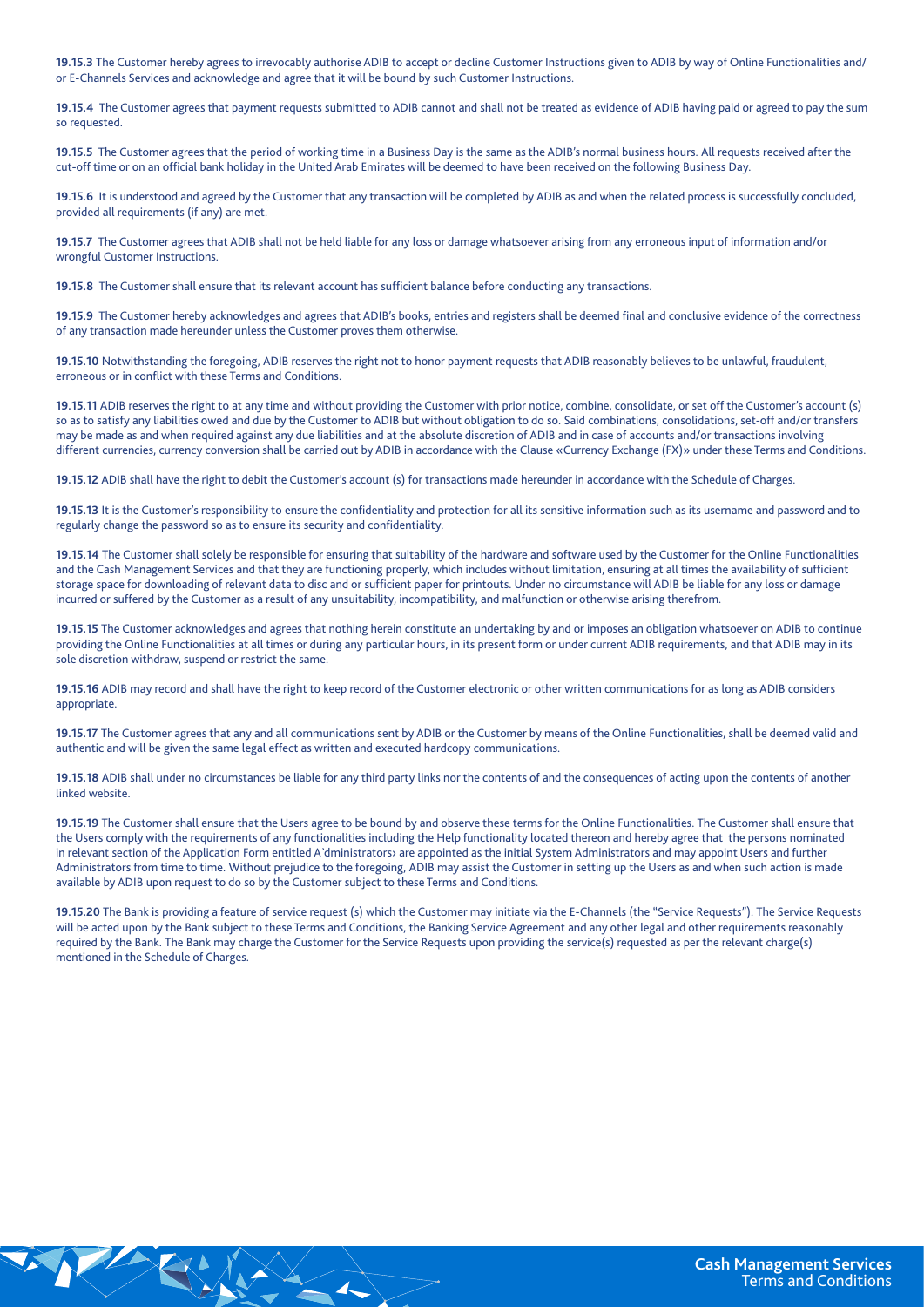## **ADIB DIRECT**

# **20. Specific Terms for E-Channels Services**

20.1 For the purpose of clarity hereof, ADIB Direct is branded trademark created and owned by ADIB which shall mean the Cash Management Services as contained in this Section (ADIB Direct) under this Clause 20 which subject to Customer's compliance with the instructions and procedures set out herein and/ or as may otherwise be required by ADIB from time to time, ADIB will use reasonable efforts to make such E-Channels Services available to the Customer. Such E-Channels Services will be subject to any notifications or any restrictions that may be received by ADIB relating to any such Users and other matters from time to time relating thereto.

20.2 The Customer shall communicate with ADIB via the Customer's Users. The Customer shall ensure its Users only use the E-Channels and the E-Channels Services in accordance with the terms hereof and agree to be bound by and observe them.

- a. From time to time ADIB may require or may offer to the Customer, enhancements, improvements and upgrades to the existing E-Channels and/or the E-Channels Services or new E-Channels or E-Channels Services. ADIB will provide to the Customer in writing through email, letter, online message or any other similar communication channels any terms related thereto prior to making them available to the Customer, which shall form an integral part of the terms hereof. If the Customer's consent to receiving such new E-Channels or E-Channels Services is not contested in (30) calendar days, then the Customer's (or any of its Users>) access to or use thereof shall be deemed to constitute the Customer's acceptance of any such applicable terms.
- b. The Customer may subsequently request and authorise ADIB to provide or withdraw E-Channels Services in respect of accounts opened at any time with ADIB or an Institution in writing signed by a duly authorised person or person(s), or, where applicable, via a Customer Instruction submitted to ADIB by the authorised Users of the Customer.
- c. Certain E-Channels for accounts viewing and conducting transactions may only be accessed by specified Users. The Customer shall provide a list of all such specified Users for accounts viewing and conducting transactions to ADIB. ADIB will make available Security Token Devices for use by such specified Users to access and use the relevant E-Channels.
- d. The Customer authorises and instructs ADIB to provide access to the Trade Services capability on the E-Channel to view subject to Clause 19.11.

### **21. Corporate Mobile Banking Service**

ADIB Corporate Mobile Banking Service (including smart watch), allows the Customer to access account information, make payments to existing payees, and approve payments and other functionalities as provided for therein and accessed via mobile/tablet portal and it is offered as a convenient and supplemental service to ADIB's E-Channel Services and it is not intended to replace access to E-Channel. By enrolling in the E-Channel, the Customer agrees to be bound by all the relevant terms and conditions including these Terms and Conditions ("ADIB Corporate Mobile Banking Service") and in relation thereto, the Customer hereby agrees as follows:

- a. Currently, ADIB charges no fees to enroll in or use ADIB Corporate Mobile Banking Service. However, ADIB may charge fees set forth in the appropriate agreements, disclosures or Schedule of Charges for the same.
- b. Delays or failures in the Customer's ability to access ADIB Corporate Mobile Banking Service or in the Customer's transmission or receipt of any text or other messages may occur, as access and messaging are subject to effective transmission from the network provider and processing by the Customer's mobile device, as well as delays and interruptions in the internet.
- c. The Customer acknowledges that the use of the ADIB Corporate Mobile Banking Service is at its own responsibility and it is the owner or authorised user of the mobile device used to receive ADIB Corporate Mobile Banking Service.
- d. The Customer acknowledges and agrees that ADIB will not be responsible for any damage, loss or consequential damage which the Customer may suffer from as a result of: (i) any malfunction or defect in the hardware used by the Customer (which includes the mobile device); (ii) any defect in the software used by the Customer to gain access to the ADIB Corporate Mobile Banking Service; (iii) unlawful or unauthorised access by another person(s); (iii) any other circumstances not reasonably within ADIB's control and not due to its negligence or misconduct.

# **22. Other Payment Types**

The Customer will be able to make certain payment types as and when such payment types are available subject to these Terms and Conditions and any applicable requirement (if any) including without limitation: transfer within own account payments, domestic payments (in AED), international payments, utility bill payments, standing instructions, within ADIB payments, card payments, salary Non-WPS, pension payments (GPSSA). These types of payments shall be subject to the Banking Service Agreement and these Terms and Conditions. The Customer understands and acknowledges that ADIB is in no way liable for the accuracy, maturity and validity for the any payment made or for contractual relationship to which such payments relates except as otherwise provided for herein in accordance with Clause 19.13.

# **23. Currency Exchange (FX)**

a. As and when instructed or authorised by the Customer hereunder for cross-currency transactions, the Customer will be deemed to have appointed ADIB as its agent to purchase the required foreign currency from a third party (s) or from its own sources at the rate(s) not more than the Prevailing Exchange Rate of ADIB for the required currency at the time of the transaction and for the purpose of greater clarity, Prevailing Exchange Rate of ADIB means the spot exchange rate of the relevant currency in force at ADIB as provided in its branches and/or website or a fixed rate of exchange agreed between the Parties which should not be changed once accepted by the Parties except by mutual consent (the "Prevailing Exchange Rate"). If ADIB purchases the required currency from a third party at a rate less than the Prevailing Exchange Rate or the agreed fixed rate, then unless the Parties agreed to the contrary, the difference shall be incentive for ADIB under the agency. The Customer agrees that if the Customer authorises a transaction to be as current dated after the cut-off times, the transaction execution may take place the next Business Day and the Customer authorises ADIB to convert the currency at the time of the transaction execution as per the then Prevailing Exchange Rate or the agreed fixed rate. The Customer agrees that the transaction may fall in queue due to bank's compliance policy or regulatory requirements or issues or any administration related checks and once it is cleared, ADIB may proceed with the transaction and hence the Prevailing Exchange Rate at the time of the transaction or the agreed fixed rate will be utilized.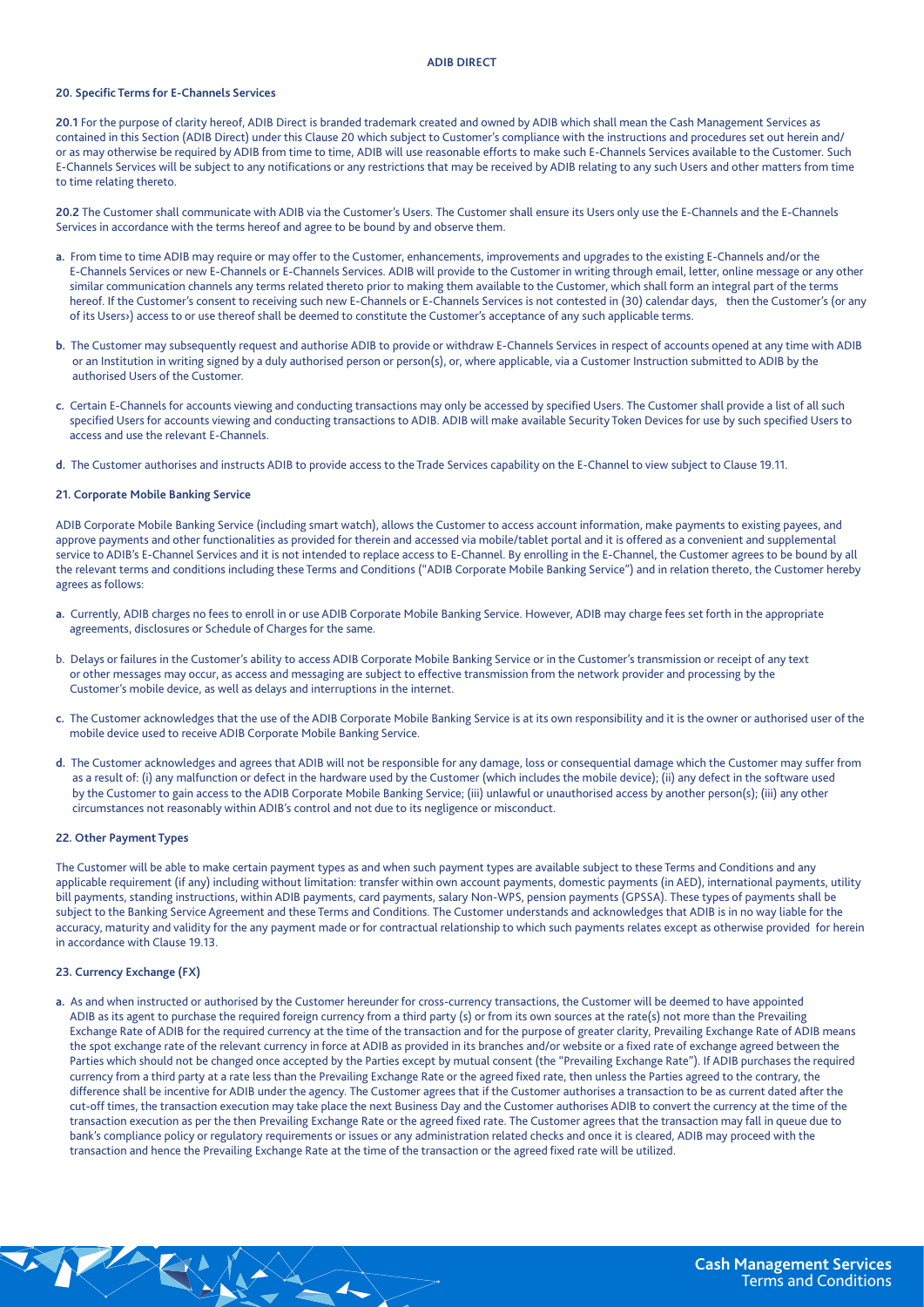b. Single Debit Multiple Credit (SDMC) Transactions: In cases of transactions involving single debit on the Account with multiple credits to different beneficiaries, ADIB will purchase the required foreign currency(ies) in conformity with clause 23 (a) (Currency Exchange (FX)) and pay the relevant amounts to respective beneficiaries. However, if due to any mandatory reasons such as regulatory, administrative or exchange controls or resections, payment to any of the beneficiaries is rejected, ADIB will convert the relevant amount to the currency of the Account as per the available Prevailing Exchange Rate of ADIB for the required currency at the time of the conversion and credit back the amount to the Account accordingly.

# **24. Specific Terms for Wages Protection System**

These specific terms shall govern the services made available by ADIB as hereinafter described which facilitate the use of the Wages Protection System (WPS) introduced by the CBUAE and Ministry of Labor of the UAE for making the payment of salaries/wages payments to employees in private sector in accordance with the Ministerial Decree number (788) of year 2009 in compliance with the CBUAE's system and requirements (the "WPS/WPS System"). The Customer hereby appoints ADIB for distribution of salary to the Customer's Employees through the WPS as and when instructed by the Customer.

# **25. Bank's and Customer's Obligations.**

The Customer agrees to execute/provide all necessary documentation (as requested by ADIB from time to time) in form and substance acceptable to ADIB in order to make payment of salaries through WPS. All documents submitted by the Customer must be authenticated by the Customer's authorised signatory and duly stamped including the following documents;

- a. Physical documents required for registration in WPS System for the first time is the Cash Management Application Form which contains the WPS Registration .Information
- b. The soft file (SIF) shall be uploaded through the E-Channel in the required format of CBUAE or the Bank. The Customer shall ensure to upload the SIF on the relevant E-Channel only once in order to prevent any duplication. ADIB will return the file in case the file is not in specified format, notifying the Customer on the F-channel
- c. Upon receipt of the SIF, ADIB will validate the SIF by checking the total amount payable as indicated in the SIF against the amount available in the Customer's Account. The Customer shall be obligated to ensure that an amount equal to the appropriate amount mentioned in the SIF and applicable Fees (if any) is available in its Account prior to the date the SIF is received by ADIB.
- d. Upon validation of the SIF, ADIB will secure the funds by debiting the Customer's account and will process the request along with the SIF through the WPS.
- e. If the SIF is rejected by the WPS, ADIB shall forthwith notify the Customer. It shall be the sole responsibility of the Customer to correct the errors and provide ADIB with an accurate SIF for further processing.
- f. If the Customer wishes to request refund of an amount transferred erroneously to ADIB account, the Customer must submit a written request to ADIB.
- g. Upon receipt by ADIB of funds from CBUAE, ADIB shall credit the Customer's account with the same amount.
- h. ADIB will credit the payment to employee accounts automatically based on payment file received from the Customer.
- i. ADIB will not check the correctness or authenticity of the SIF and the credit will be done automatically based on the employee IBAN.
- j. ADIB will not be responsible if it is not able to credit to the employees account due to any reason whatsoever such as the account is closed or invalid or for any other reason beyond its control.
- k. In case there is a negative acknowledgement received by ADIB from CBUAE, ADIB will not process the request and will refund the relevant amount to the Customer account automatically by providing the reasons. Similarly, ADIB will not be responsible if other banks do not credit the accounts of respective account holders.
- l. The Customer may initiate refund request only if it has sent the initial SIF to ADIB. Accordingly, ADIB will not accept requests of refunds if the salary payment requests were made through another bank.
- m. All refund requests should be made in format prescribed by the CBUAE.
- n. ADIB will only credit the refund to the Customer upon receiving funds from CBUAE.
- o. ADIB will not be responsible for any delay in receipt of refund from CBUAE.
- p. Charges for sending SIF or refund will be applied as per the Schedule of Charges.
- q. Charges will be applied as per ADIB's Schedule of Charges.
- **26. Specific Terms for Direct Debit Service.**

The Customer shall request the Bank to sponsor the Customer and then initiate the Direct Debit Service by providing the Originator Registration Request Form and Originator Indemnity form, provided by the Bank as per CBUAE, which has to be filled by the Originator in favor of ADIB. The Originator must have a registered office in the UAE and a bank account with ADIB.

- a. ADIB will conduct Originator conformity review to understand the extent of conformity of processes and procedures that the Originator will adopt and to ensure full conformity to the DDS rules and ADIB will provide the Customer with the OIC which the Customer will be using on all DDA forms and files sent to ADIB for processing
- b. ADIB will carry out DDA setup. DDA responses. DDA amendment requests. DDA cancelation requests. DDA payment stop requests, and claims with respect to unauthorised payments as specified by the CBUAE and within the Mandated Turnaround Times and process the Originator's application to become an Originator in the DDS, acting in the Originator name and, if appropriate, submit a request to the CBUAE for an OIC to be assigned to the Originator.
- c. Process Direct Debit responses and, where appropriate credit the Originator DDS account and as appropriate, requests for amendments to the Originator details as Originator which shall be submitted in writing.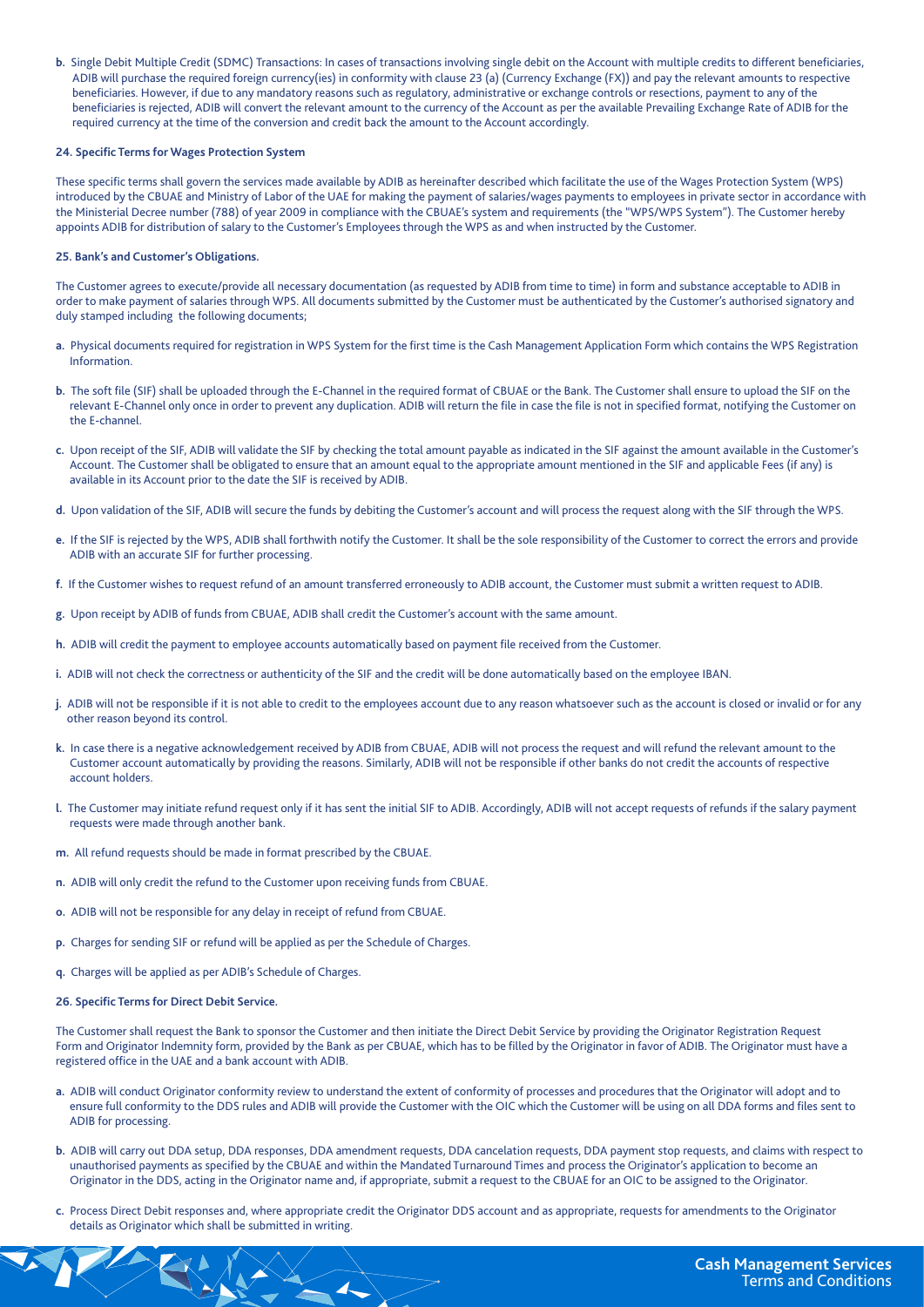d. The Customer undertakes at all times to:

- i. comply and be bound with the DDS rules and terms of the Originator Indemnity;
- ii. submit all relevant notifications to ADIB using the forms specified by the DDS rules without changing such forms;
- iii. take all actions within the time limits specified by the Mandated Turnaround Times; and
- iv. strictly comply with the DDS rules stated in the DDS rulebook issued by the CBUAE with regards to the provision of advance notices and the initiation of collections under the DDS:
- v. inform ADIB using the appropriate forms of any changes in the Originator details or any other changes to the information provided by the Originator;
- vi. inform ADIB of any facts or situations that might sensibly affect the good faith determination of providing the Direct Debit Service;
- vii. provide to ADIB any information, documents or evidence as required from time to time;
- viii. inform ADIB of any fraudulent or improper use of the DDS;
- ix. ensure safe custody of documents and retain proper and accessible archive or records of payers for the period required by applicable UAE law.
- e. ADIB shall be entitled to charge the Fees for providing the Direct Debit Service which shall be as per the standard Schedule of Charges.
- f. To the extent applicable to ADIB as Sponsoring Bank, the terms of the Originator Indemnity are hereby incorporated by reference into and shall constitute terms applicable to and binding upon the Customer hereunder.
- g. ADIB shall not be liable for any losses the Customer incurs for any partial or non-performance of the Sponsoring Bank service by reason of anything beyond its control, including without limitation, any breakdown, delay malfunction or failure of transmission, communication or computer facilities, or the failure by any third party to perform its obligations.

## **27. Specific Terms for Virtual Accounts.**

Once the Customer designates the Master Account for Deposit (s) in the Application Form or otherwise, subject to the availability of funds, Credits made to the Virtual Accounts linked to the Master Accounts will be automatically credited to the relevant Master Account and in consideration of the Virtual Accounts and making this facility available to the Customer by ADIB, ADIB shall be entitled to charge the relevant Fees set out under the Schedule of Charges.

- a. Under no circumstances ADIB shall be liable for the sufficiency of the Credits or for the timely payment thereof from the Payers or any other matter or thing between the Customer and the Payers.
- b. From time to time or at the request of the Customer or otherwise as per the frequency agreed between the Customer and ADIB, ADIB will as soon as reasonably possible, send master account statements showing the Credits made by reference to the Virtual Accounts.
- c. ADIB will be crediting payments by a Payer into the relevant Master Account and recording the Virtual Account number stipulated in each such payment in the account statement of the relevant Master Account.

d. Where any Virtual Account or Master Account falls under any of the following paragraphs, the Bank shall not be obligated to process the Deposit;

- i. The Virtual Account or Master Account is suspended or closed or:
- ii. occurrence of any legal issue;
- iii. due to any other reason at to the sole discretion of the Bank.

SY AX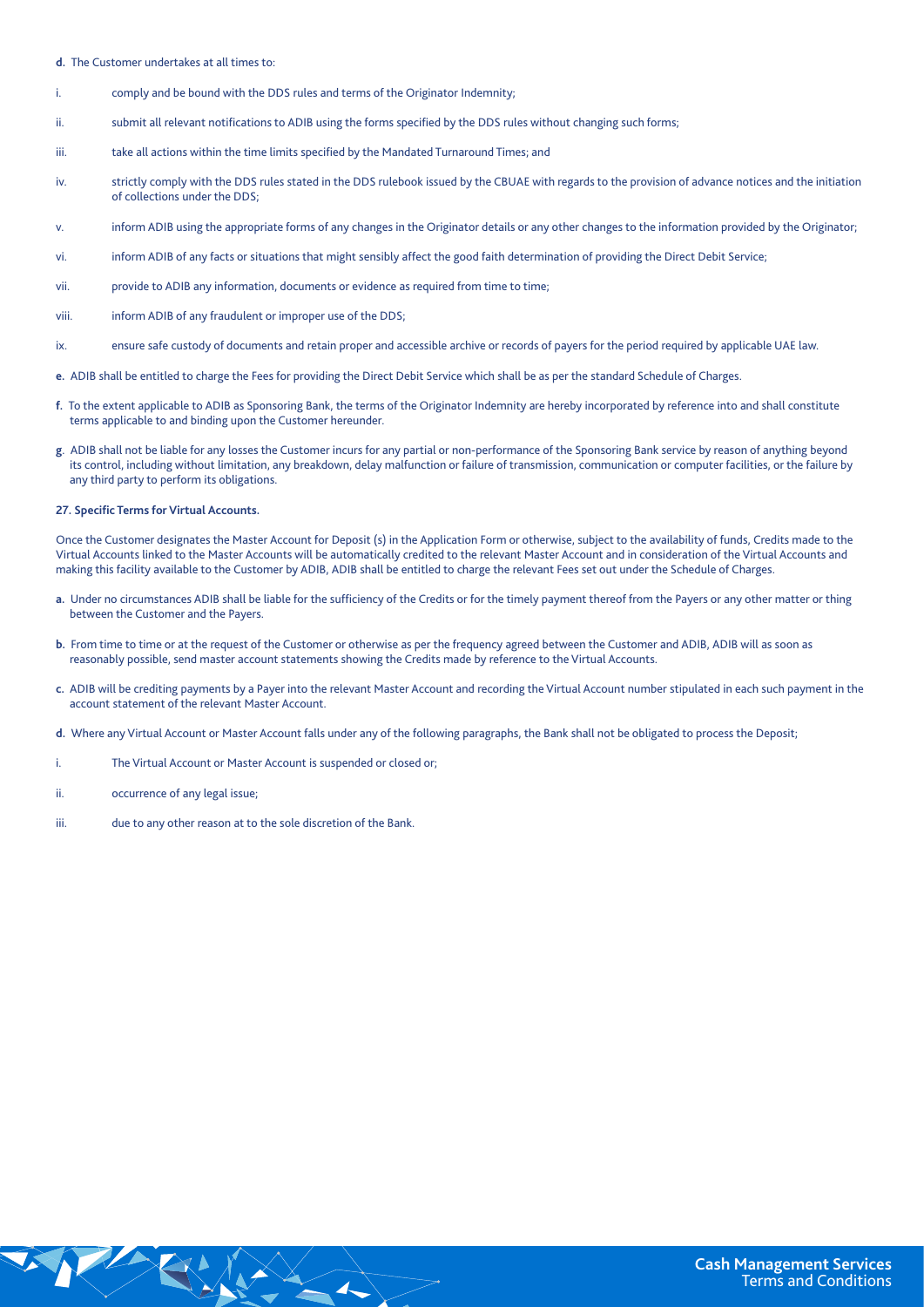# **ADIB CONNECT**

# **28. Specific Terms for Host to Host.**

28.1. For the purpose of clarity hereof, ADIB Connect is branded trademark created and owned by ADIB which shall mean the Cash Management Services as contained in this Section (ADIB Connect) under this Clause 28 and in order for the Customer to use, the Customer shall have access to the H2H E-Channel however, the Customer must provide all necessary information for ADIB or ADIB's service provider to configure and set-up the H2H E-Channel and prepare and configure the required hardware and/or the Customer's local network (in accordance with the requirements as set out in the relevant user guides and provide any other network, electrical and other connections, fittings and facilities and resources as ADIB or ADIB's service provider require and comply with any reasonable instructions related thereto.

28.2. ADIB shall not be liable or responsible for any acknowledgement(s) forwarded by ADIB advising that ADIB has received a Customer Instruction from the Customer via the H2H E-Channel and for any acknowledgement(s) for which no Customer Instructions were sent or for any error, inaccuracy or incompleteness .thereof

28.3. ADIB requires the Customer to have its own internal security procedures in place to protect access to the H2H E-Channel and E-Channel Services. The Customer must keep username and password secure and secret at all times and ensure that no unauthorised use is made or attempted on these credentials and must monitor the security of its systems and access to and use of the H2H E-Channel in the manner reasonably expected.

# **29. Swift For Corporate**

29.1 Subject to the terms hereof, the provision of the SWIFT Services shall comprise of the following activities on the Customer>s own account as follows:

29.1.1 the sending of SWIFT Messages by ADIB to the SWIFT network for onward transmission to the Customer, including the provision of Information by ADIB through those SWIFT Messages;

29.1.2 the receipt by ADIB of SWIFT Messages from the Customer, including the receipt of payment Instructions from the Customer in those SWIFT Messages and ADIB processing those SWIFT Messages (including payment Instructions).

29.2 for greater clarity, the SWIFT Services shall not include any of the following:

- a. the set-up and provision of SWIFT membership, joining the SWIFT network or schemes, SWIFT network security, the provision of the SWIFT Messaging Services or the facilities necessary to access and use them;
- b. the use of SCORE by the Customer to exchange SWIFT Messages with persons other than ADIB;
- c. the exchange of SWIFT Messages between the Customer and ADIB under any other service which shall not constitute Swift Services that is the subject matter of this Agreement; or
- d. the setup or maintenance of the link between the Customer and the Nominated Swift Registered Member and any other matter or thing this not expressly contained herein.

29.3 The Bank will use reasonable efforts to supply the SWIFT Services by: (i) processing SWIFT Messages (including SWIFT Messages which contain payment Instructions) received from the Customer, through one of the available network and schemes; and (ii) providing Information to the Customer in relation thereto. The Customer shall provide ADIB with all necessary details related hereto including the following:

- a. the type of the scheme that shall be used to enable the provision of the SWIFT Services;
- b. the SWIFT Messaging Services that shall be used to transmit SWIFT Messages under the Swift Services;
- c. the SWIFT Message types that shall be used under the SWIFT Services, including the types of payment Instruction that the Customer may transmit;d. the type of Information that shall be provided by ADIB under the SWIFT Services; and
- d. the bank account(s) maintained by the Customer and/or, where applicable, a Third Party, which are to be used in connection with the SWIFT Services.
- 29.4 ADIB shall not be obliged to provide the SWIFT Service unless and until each of the following conditions have been satisfied:
- a. the Customer is a SWIFT Registered Member, and;

**EXAMPLE** 

b. the completion of any documentation or applications by the Customer in accordance with ADIB's requirements. c. Any other requirement or condition required by ADIB.

#### **29.5 Obligations of the Customer**

- a. The Customer shall at its own cost access the SWIFT Service using its own equipment. The Customer shall at all times be and remain responsible for ensuring that such equipment is compatible with the relevant requirements for access to and use thereof.
- b. The Customer shall at all times have in place, and regularly and thoroughly review and test, the appropriate technical platform, software and capabilities necessary for the Customer to access and use the SWIFT Messaging Services and the SWIFT Service
- c. The Customer shall , comply with the SWIFT Agreement, the SWIFT Documentation, related user guides and all other Instructions and recommendations provided by SWIFT, and reasonable Instructions and recommendations provided by ADIB to the Customer from time to time in relation to the use of the SWIFT Messaging Services and the SWIFT Service.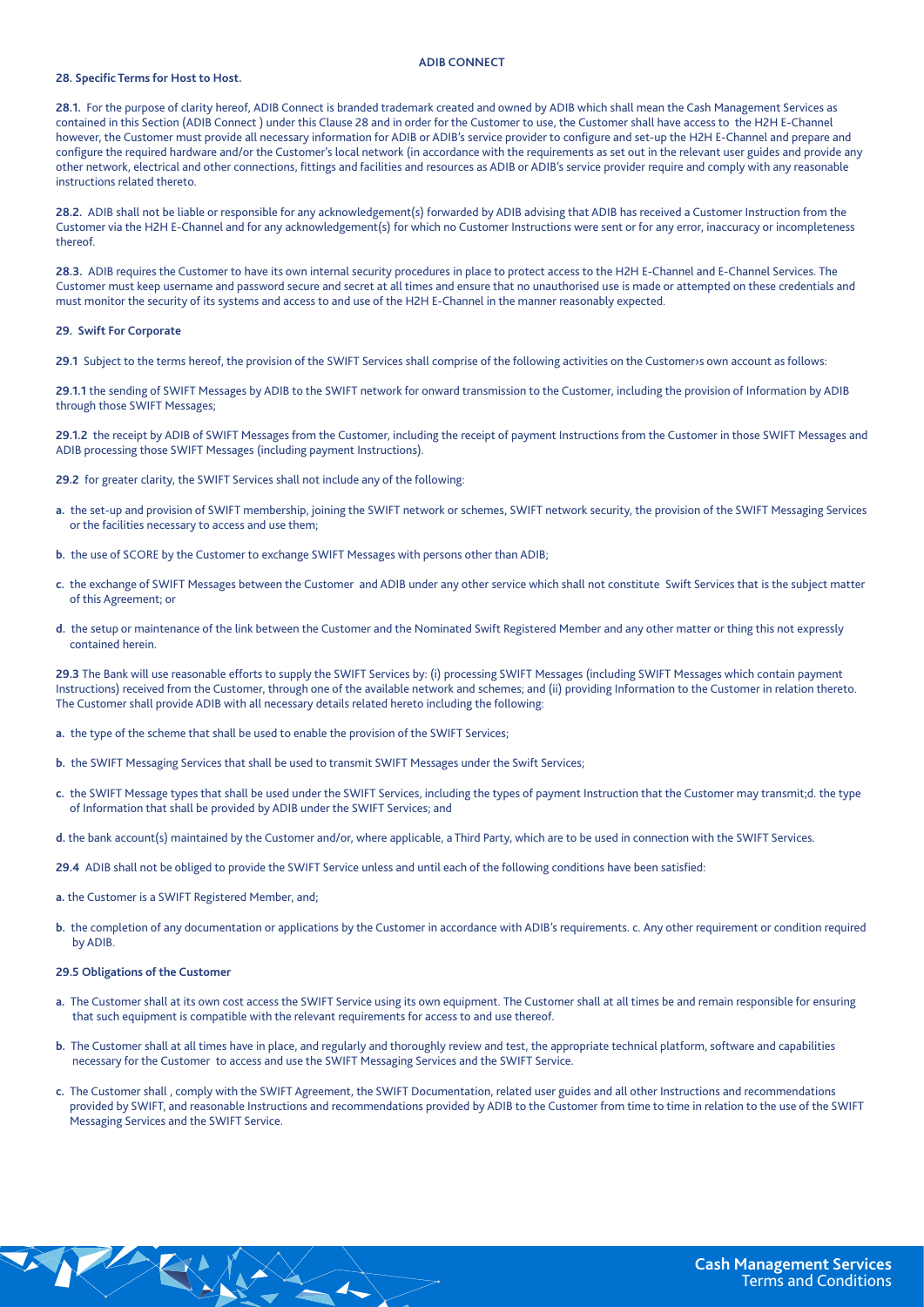- d. The Customer shall promptly provide ADIB with such Information as it reasonably requests to assist ADIB in the performance of its obligations under these Terms and Conditions and any SWIFT Agreement.
- e. The Customer shall not:
- i. use the SWIFT Service in a way or for a purpose not duly authorised;
- ii. use the SWIFT Service in contravention of any applicable law or regulation within or outside the United Arab Emirates or any rules, standards or guidelines issued by SWIFT;
- iii. use any software or other tool or take or permit any third party to take any action which may compromise the security and control of access to the SWIFT Service by the Customer; iv. use the Service other than for the Customer is business purposes;
- permit any third party to use the SWIFT Service or seek to gain or permit any third party to gain unauthorised access to any system or network of ADIB or its agents or sub-contractors; or
- vi. transmit or upload any material that contains viruses, or any other harmful programs which may interfere with or disrupt the SWIFT Service or any network connected thereto.

29.6 As soon as is reasonably practicable, the Customer shall notify ADIB of (i) any failure of any part of the SWIFT Service; (ii) any error in any part of the SWIFT Service; (iii) any error affecting any data accessible through the SWIFT Service; or (v) any programming error or defect or corruption of any part of the SWIFT Service. Thereafter, the Customer shall promptly assist ADIB in implementing any necessary remedial steps.

# **29.7 Access to SWIFT Service**

Notwithstanding any terms to the contrary, ADIB reserves the right at any time to suspend the SWIFT Service or access thereto for such period or periods as it considers reasonably appropriate by notice to the Customer if: (a) suspension is necessary for the purpose of (routine or emergency) maintenance or enhancement thereof; (b) for technical reasons, provision of the SWIFT Service is beyond its control; (c) there are reasonable grounds to suspect a compromise of security or any unauthorised or fraudulent use of the SWIFT Service; or (d) if the Customer breaches any of its obligations hereunder. Unless to do so would compromise reasonable security measures or is otherwise unlawful, in any case where ADIB suspends the SWIFT Service or access thereto under this Agreement it shall give its reasons therefore in its notice to the Customer. If ADIB is unable to give the Customer prior notice in respect of any of the foregoing it will do so as soon as practicable thereafter. When the reasons for suspension have ceased to prevail, ADIB shall notify the Customer that the supply of the SWIFT Service has been resumed and shall take such other action as is appropriate in pursuance thereof.

# **29.8 Customer's Transactions and Instructions**

- a. ADIB shall have no responsibility or liability for any loss to the Customer where the Customer submits (or purports to submit) a SWIFT Message through the SWIFT network but such SWIFT Message is not successfully received by ADIB.
- b. The Customer provides data, information, Customer Instructions and SWIFT Messages at the Customer sown risk. The Customer shall ensure that all data transmitted to ADIB for or in connection with the SWIFT Service is correct and shall immediately inform ADIB of any errors, discrepancies or omissions.
- c. All information and data provided to the Customer by ADIB or by any third party operator appointed by ADIB must be checked by the Customer immediately on receipt. If any such Information or data is incorrect or omits anything it should include, the Customer should inform the Customer s relationship manager immediately.
- d. The Customer shall be responsible for the content, accuracy and completeness of all Customer Instructions included in any SWIFT Message issued by it through the SWIFT Service. The Customers shall indemnify ADIB against any claims for any actual damages, costs and expenses which may be incurred or sustained by ADIB arising out of compliance therewith, including any actions, claims, demands, costs and expenses arising out of any claim or allegation that material comprised in the Customer Instructions or otherwise provided by the Customer infringes any applicable laws, regulations or third party rights including intellectual property rights.
- e. Receipt by ADIB of any Customer Instruction or SWIFT Message issued or purporting to be issued by the Customer will constitute full and unconditional authority to ADIB to carry out or act upon that Customer Instruction or SWIFT Message (including, in the case of a payment Instruction, debiting the Account specified in that Customer Instruction), and ADIB shall not be bound to enquire as to the authenticity of any such Customer Instruction or SWIFT Message unless ADIB has received prior, express and proper notification from the Customer stating otherwise.
- f. ADIB may decline to act or delay acting on any Customer Instruction where it is reasonable to do so, even if ADIB has informed the Customer that it will in general accept that type of Instruction. For example, ADIB may do this if:
- i. the Customer is in breach of these Terms and Conditions or any applicable law or ADIB reasonably suspects that the Customer is in breach of these Terms and Conditions or any applicable law;
- ii. there are insufficient funds in the account specified in the Customer Instruction;
- iii. The Account is specified in the Customer Instruction;

 $\left\langle \left\langle \cdot \right\rangle \right\rangle _{0}$ 

- iv. the type of account specified in the Customer Instruction is unsuitable for the Customer Instruction;
- v. the SWIFT Message containing the Customer Instruction does not meet the requirements of the SWIFT Documentation or otherwise appears not to have been prepared or sent in accordance with these Terms and Conditions;
- vi. ADIB reasonably suspects that the SWIFT Message containing the Customer Instruction may not:
- (A) fully and accurately reflect an advice, request, Instruction or communication that the Customer intended to give to ADIB; or  $($ B $)$  have been given in accordance with the Customer authorization procedures;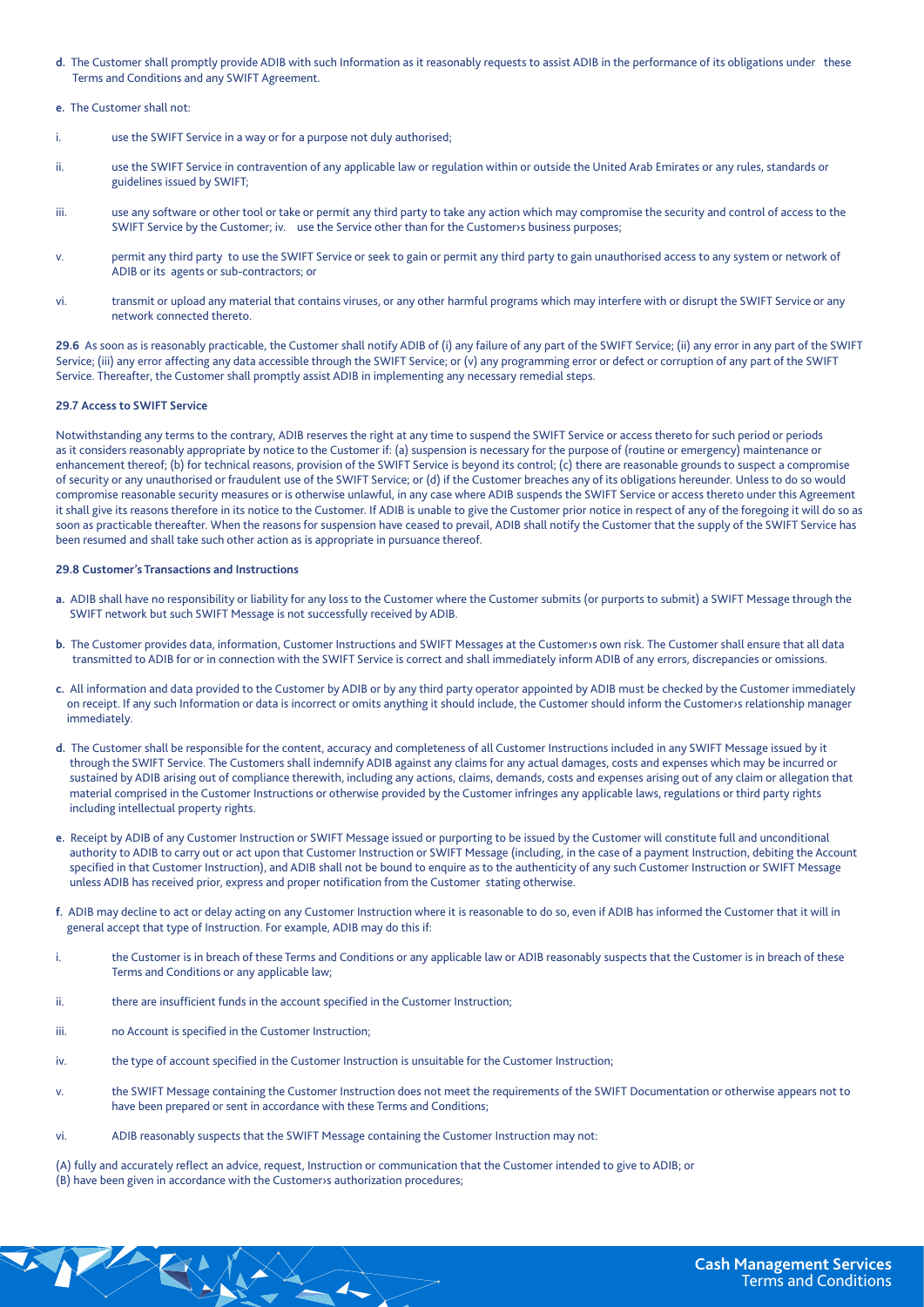vii. ADIB has reasonable grounds to suspect fraudulent activity on the part of the Customer () or any of the Third Parties; or viii. for any other reasonable reason as ADIB shall in its discretion decide.

9. If ADIB elects to treat a Customer Instruction as ineffective, ADIB shall promptly notify the Customer in the manner agreed between the Customer and ADIB from time to time, giving its reasons therefore and (if appropriate) the procedure for rectifying any errors.

10. If ADIB has acted upon a Customer Instruction but the Customer Instruction is subsequently found to have been incorrect, ADIB shall not be liable for any loss, damage or expense whatsoever incurred as a consequence thereof. The Customer shall fully indemnify ADIB against all actual losses, costs, claims, damages and expenses which may be sustained or incurred by ADIB as a result of incorrect information or Customer Instructions received from the Customer provided that ADIB is notified promptly of any incorrect Customer Instruction.

11. In the event that the Customer considers that an account has been wrongly debited by ADIB as a result of an unauthorised payment instruction, the Customer shall notify ADIB in writing as soon as practicable thereafter (and in any event within and not later than seven (7) Business Days).

12. ADIB shall have no liability to the Customer or any third party in respect of any unauthorised transaction due to an error on the part of the Customer, including where the Customer (or any of their employees or agents or third party contractors) has acted fraudulently or has otherwise failed to comply with these Terms and Conditions, either deliberately or with negligence. In such circumstances, the Customer shall indemnify ADIB in respect of any actual loss, costs, claims, charges or expenses which it may actually incur or that may be raised against it as a result of processing such unauthorised transaction.

13. Notwithstanding anything to the contrary in these Terms and Conditions, express or implied, ADIB may decide not to carry out Customer Instructions or delay the carrying out of Customer Instructions if ADIB in its absolute discretion considers that to do so will assist it to comply with applicable money laundering laws or regulations or economic or trade sanctions or embargoes (in which case ADIB may not be able to inform the Customer of the reasons for its decision) or if it reasonably believes that by following such Customer Instructions it would infringe any applicable law or regulation. ADIB will not be liable to the Customer for any loss, damage or expense thereby incurred or sustained.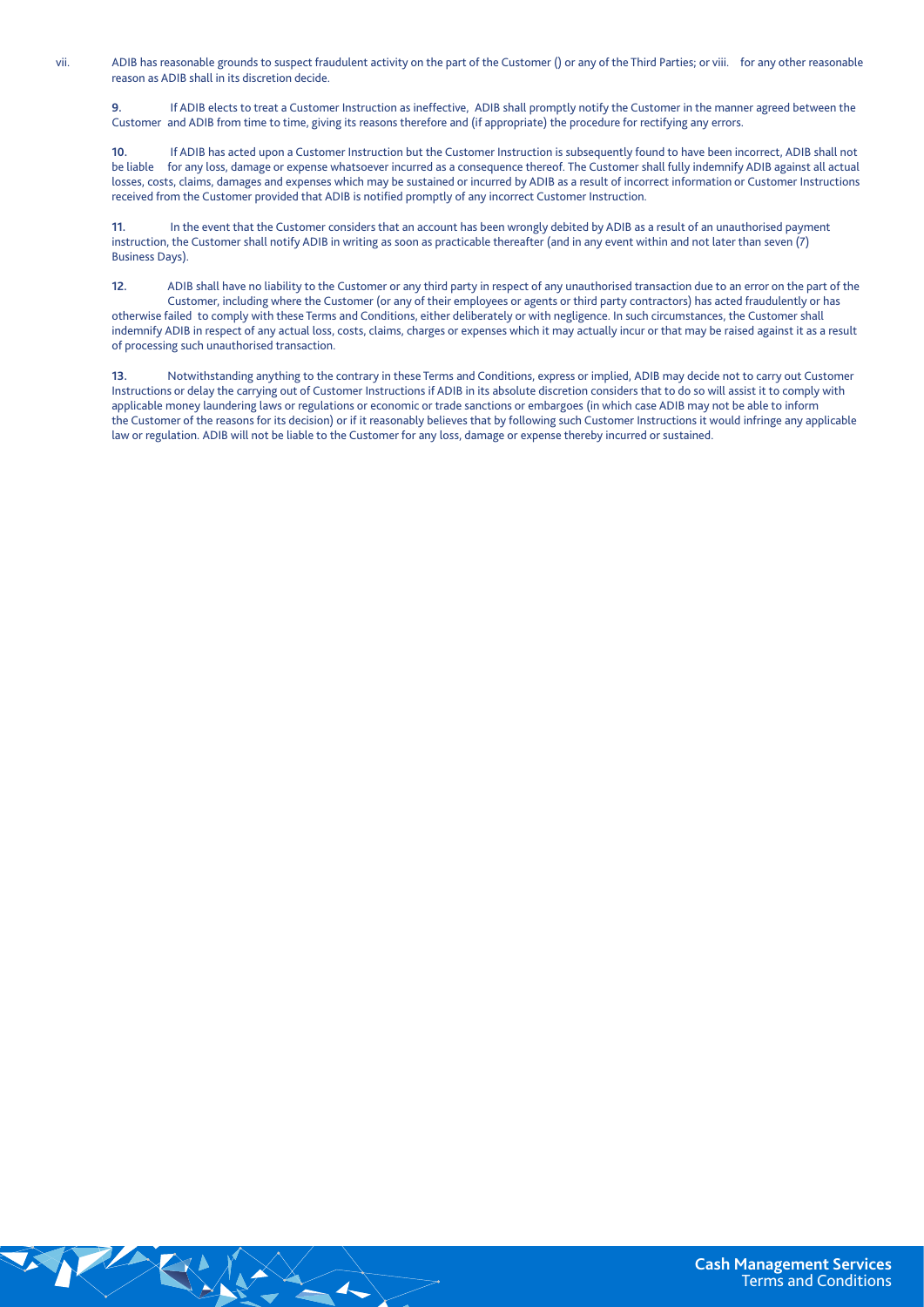## **ADIB OFFICE BANKING**

# 29.14 Specific Terms for Collection and Delivery Services (Bulk Cash and Cheques)

29.14.1 For the purpose of clarity hereof, ADIB InOffice is branded trademark created and owned by ADIB which shall mean the Cash Management Services as contained in this Section (ADIB InOffice) under this Clause 29.14 and, subject to the Customer honoring its obligations herein including the payment of the applicable Fees, ADIB agrees to provide the Collection and Delivery Services to the Customer, and the Customer agrees hereby to avail the Services from ADIB at each Customer's site, at agreed times, and in number of collections described in the Application Form by ADIB Authorised Persons who will collect sealed container or Pouches and deposit into the Customer's account the actual amount of Notes and Coins counted by its agent or at its counters and subject to the terms hereof and issue a Cash Receipt for Notes and Coins collected and the Customer shall only deal with ADIB Authorised Persons and ADIB will provide a list of their names and other particulars to the Customer.

29.14.2 The Customer shall only issue instructions to ADIB and not issue instructions to or direct any sub-contractor of ADIB. ADIB will provide to the Customer Pouches for collection of the Cash and Seals for sealing the Pouches and pre-printed blank Cash Receipts. All collected Pouches will be deposited into the Account as soon as reasonably practicable.

29.14.3 The Customer shall ensure that all sealed Pouches are ready at the Customer sites for collection by ADIB. In particular it shall count and place Coins according to their denomination in the Pouches, count and bundle the Notes according to their denomination, secure each bundle with a paper band (using one paper band for each denomination), write the monetary sum of the Notes on the paper bands and sign thereon and place the bundles in the sealed Pouches and complete and sign a Cash Receipt accurately for each Pouch and ensure that no more than AED 100,000 (one hundred thousand United Arab Emirates Dirhams) inserted into each pouch.

29.14.4 The Customer and ADIB Authorised Persons shall together check that the Pouches are correctly sealed, addressed, and that the Pouch or Seal is not damaged/tampered, complete the official receipt as having received sealed Pouches, not write any values on the Pouch. The same procedure should be carried out for Cheques collection.

29.14.5 Upon arrival of and in the presence of ADIB Authorised Persons at the Customer's Site, the Customer shall, retain the original Cash Receipt and the book copy of each Cash Receipt, place one signed copy of each Cash Receipt in its corresponding Pouch, seal each Pouch with a Seal; and give the remaining copy of each Cash Receipt to Authorised Persons.

29.14.6 ADIB shall credit the Account with the sum of actual amount of the valid Notes and Coins counted at ADIB's counters or by its agent. ADIB shall not be responsible for and shall not account to the Customer for any shortfall between the amount stated for Notes and Coins on the Cash Receipt and the amount counted by ADIB or its agent/sub-contractor unless the same is determined to have solely and actually resulted from ADIB's or its agent/sub contractor negligence or misconduct.

29.14.7 ADIB will endeavor to send to the Customer computer generated deposit slips evidencing deposit of the Pouch collected into the Account and account statement in electronic and hard copy format of the Account. It is the Customer's responsibility to reconcile the daily account statements and deposit slips with the original Cash Receipts signed and delivered to each Customer site by ADIB and report any discrepancy to ADIB immediately in writing within (1) Business Day otherwise ADIB shall have the right to consider the information contained therein to be correct, binding on the Customer and conclusive evidence.

29.14.8 The Collection and Delivery Services shall only be in United Arab Emirate's local currency (i.e. AED). No foreign currency will be covered or collected from Customer's location(s).

29.14.9 Account and other banking services to be provided to the Customer by ADIB shall be governed by the Banking Services Agreement as amended from time to time.

29.14.10 ADIB'S fee for providing the Collection and Delivery Services to Customer will be as per the latest applicable Schedule of Charges as declared by ADIB from time to time.

**29.15 Specific Terms for Image Cheque Clearing Services ("ICCS")** 

29.15.1 Subject to the Customer honoring its obligations herein, ADIB shall provide the Clearing Services to the Customer subject to and in accordance with the terms and conditions herein contained.

29.15.2 Carry out all steps and all other obligations required under the CBUAE Regulations and prior to scanning the Cheques in the ICCS Corporate the Customer shall provide details stated in the Cheques. It is the responsibility of the Customer to ensure:

- a. the accuracy and completeness of any details or information required in connection therewith;
- b. Validation of the security and image technical features concerning the Cheques as currently mandated by CBUAE and authenticity, genuineness, and integrity thereof.
- c. Clear and complete images input into ICCS Corporate;

d. Mentioning the credit account on the back of the Cheque and the beneficiary name or Customer name and the signature on the Cheque (s) shall be verified by the Customer

29.15.3 The Customer should make sure that the Scanner endorses the Cheque (s) with a unique string placed on the rear of the Cheque (s) and it is Customer responsibility to make sure scanning process is successful by complying with the CBUAE Regulations, terms hereof and by placing the Cheque items in the Scanner and specifying the account number, batch type details and all other related details (if any).

29.15.4 The Customer shall carry out data validation including checking account number and routing number of the Cheque items and entering the Cheque amount in the respective fields and in case of any data correction it is the Customer responsibility to perform the correction and any delay or consequences caused by any discrepancy arising therefrom shall be the sole responsibility of the Customer.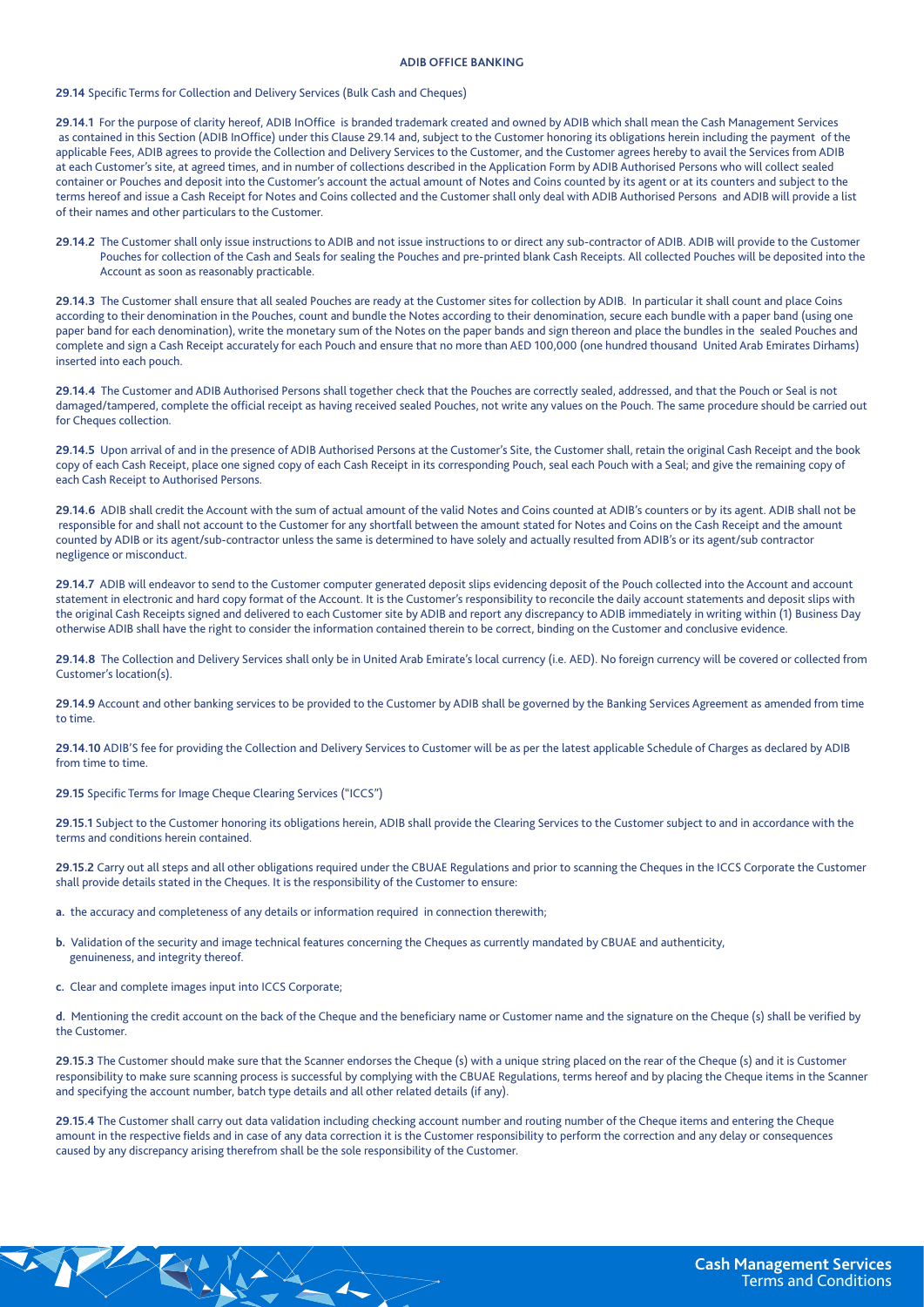29.15.5 It is a condition precedent to perform the services by ADIB that the Customer shall provide the physical and original Cheques through Security Company as per ADIB's requirements. For same day clearing or otherwise as soon as clearance is possible, the Customer shall scan, approve and provide the physical Cheques by 8:00 AM during Business Days only. ADIB reserves the right to reverse any credit entries from the Customer's account in the event of non-receipt of the physical Cheque(s) processed through ICCS Corporate and in case of non- receipt, the Customer shall be personally liable for all consequences and damages that may be sustained by ADIB as result thereof and it shall indemnify and hold ADIB harmless against all such damages and liabilities.

29.15.6 The Customer agrees that any Scanner provided by ADIB will be through a reseller agreement (unless agreed otherwise with the Customer) with the actual manufacturer with no responsibility or liability to ADIB. ADIB will not be responsible for any service or maintenance issue in relation to a Scanner.

29.15.7 ADIB shall have the right and without any liability whatsoever to reject or return the Cheques for any reasons whatsoever as ADIB may reasonably think fit including for example but without limitation:

- a. In the event of non-compliance with terms hereof or CBUAE Regulations.
- b. Any mismatch between the scanned images and the physical Cheques discrepancy in the images and/or physical Cheques in any way, shape or form. c. Non compliance with the process flow under CBUAE Regulations and the terms herein.
- d. The name of the beneficiary/payee name does not match with the deposit account name.
- e. The amount in words does not match with the amount in number. f. It is unsigned.
- g. It is soiled, smudged, defaced or torn and is no longer deemed acceptable for clearing.
- h. It is stale-dated in accordance with CBUAE.
- i. It appears to have been forged and counterfeited.
- j. It is no longer acceptable for clearing.
- k. It appears to have been altered and no countersignature is present.

29.15.8 ADIB shall have the right to reverse any transaction for which it has not received the original Cheque(s) or is of the view that it is a fake Cheque(s) alongwith all fees, charges, profits and any claim resulting from such transaction.

29.15.9 ADIB fees for providing the Clearing Services to the Customer will be as per the standard Schedule of Charges. ADIB may from time to time increase or decrease the fees upon prior written notice to the Customer, and the new fee (s) shall be applicable on any new transactions.

29.15.10 For greater clarity, it is understood and agreed between ADIB and the Customer that the clearance and settlement of the Cheques and all the matters related thereto shall be governed by and subject to the Banking Services Agreement agreed between the two parties.

29.15.11 The Customer hereby acknowledges that it has received adequate education and training and hereby declares that it has understood clearly the CBUAE Regulations and the terms herein including training and education on how to examine and validate the security and technical features of the Cheques and the images thereof.

# **29.16 Specific Terms for Smart Cash Deposit Machine ("SCDM")**

These special terms for Smart Cash Deposit Machine ("SCDM") shall apply to cash collection service which shall be in accordance with the service levels set out below, at the times and at the location (s) agreed between ADIB and the Customer whereby in consideration of the applicable Fees, ADIB will arrange for the supply of the SCDM to the Customer on a leasehold basis by an appointed service provider who will install the SCDMs at such premises and provide the Software that will enable the SCDMs to function and provide all items of a disposable nature including (without limitation) sealed bags, stamps, printing papers, required for effective operation of the SCDMs. The Customer shall ensure that its employees follow the service levels below and not allow anyone other than ADIB (or service providers authorised by ADIB) to carry out any maintenance service to the SCDMs. ADIB being the lessor of the SCDM shall be responsible for any Major Maintenance of the SCDM that is required to keep the SCDM in a condition necessary to provide the contractual benefits of the SCDM to the Customer except in cases of negligence from the Customer in which case Customer shall be responsible. Customer shall be responsible for minor maintenance of SCDM. The Fees charged by ADIB to the Customer for the SCDM will be inclusive of the rental of SCDM and any services related to SCDM. Major Maintenance means maintenance and repair without which the SCDM could not be used in the ordinary course of use to its full potential as agreed between the Bank and Customer.

# 29.16.1 Actions by Customer's Authorised Representative (CAR)

- a. Customer's Authorised Representative ("CAR") will enter his/her unique username and password on the screen of SCDM or will use the Cash deposit card issued in his/her name.
- **b.** CAR will deposit the Cash in SCDM.

**RANGE** 

- c. CAR will receive the rejected and counterfeit notes in the rejection note area.
- d. C`AR will insert cheques in separate sealed bag(s), scan them on the barcode scanner of SCDM and insert these bags in SCDM.
- e. On completion of the transaction, CAR shall receive the receipt from the printer.
- f. CAR should ensure that ADIB Authorised Persons are on the latest updated representative ID list.
- g. CAR will check the names and identities of ADIB Authorised Persons. ADIB Authorised Persons will be in uniform and always be in pair. In case of any doubt CAR will call ADIB to verify and confirm the identity of the personnel collecting the cash and shall not allow them to operate the SCDMs until such clarification is received to its satisfaction. ADIB shall take no responsibility for any Cash delivered to persons other than Authorised Persons.
- h. After necessary confirmations, the CAR will let the ADIB Authorised Persons enter the area where SCDM is installed.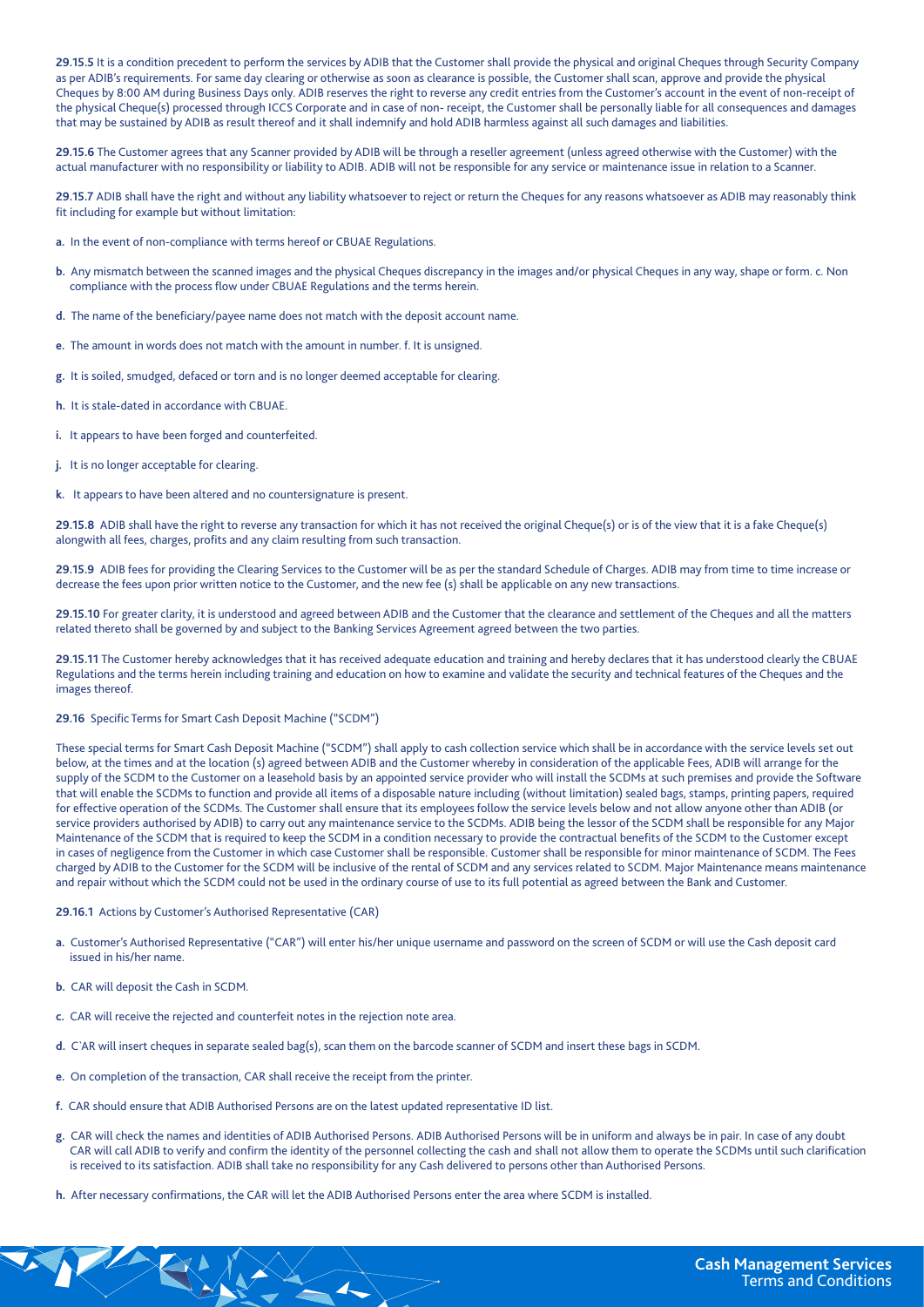29.16.2 Actions by ADIB Authorised Persons:

- a. ADIB Authorised Persons will arrive at the Customer's premises.
- b. After the necessary confirmation of ADIB Authorised Persons authorization by the CAR, ADIB Authorised Persons will be allowed to enter the area where SCDM is placed.
- c. ADIB Authorised Persons will log in the operational mode and press "Open the Door" option. The SCDM will seal the cash bag automatically inside the locked .door
- d. ADIB Authorised Persons will open the door after the SCDM gives instructions after sealing of the cash bag and take out the sealed bag from SCDM and take two receipts printed automatically mentioning details of total transactions.
- e. ADIB Authorised Persons will also take out Cheques sealed bag(s) from SCDM.
- f. ADIB Authorised Persons will check the condition of the sealed bag(s), if its Seals are intact and necessary details i.e. bar code number is mentioned on the sealed bag.
- g. ADIB Authorised Persons shall scan the sealed bag for collection and shall select the option of 'onward location' on the Hand Held Terminal (the "HHT"). The ADIB Authorised Persons shall enter the value of Cash on the HHT as per clearing receipt of SCDM and shall select OK on the HHT. ADIB Authorised Persons will print Electronic Valuable Handling Receipt (the "EVHR") and hand over to CAR.
- h. ADIB Authorised Persons will use the "Register" option to register the new Cash Bag and after scanning on the barcode, ADIB Authorised Persons will place the new Cash Bag in the bag slot.
- i. After placing the Cash Bag, ADIB Authorised Persons will close the door and inform CAR that the SCDM is ready for depositing Cash.
- j. In case SCDM is offline, ADIB Authorised Persons shall visit Customer premises, check internet connection & if required, inform Customer to take necessary action for correcting internet availability issue.
- k. ADIB Authorised Persons will routinely carry out maintenance activity to ensure SCDM is working appropriately.

29.17 Specific Terms for Post Dated Cheque(s) (PDC's) Warehousing

Subject to these terms, agreed particulars and payment of the applicable Fees, ADIB may offer to provide warehousing facility for PDC's to the Customer which thereafter will be processed for collection according to, amongst others, the following terms and conditions;

- 1. The Customer shall, furnish to ADIB, the names and specimen signatures of its authorised representatives who shall be empowered to act on behalf of and bind the Customer and provide the Customer Instructions to ADIB.
- 2. Notwithstanding any provisions to the contrary, ADIB shall have the right to accept or reject any PDC'S at any time and for any reasons whatsoever or no reasons.
- 3. The Customer shall ensure that the PDCs delivered for warehousing are genuine cheques, validly issued and complete in all material details, and originally payable to the Customer. In all cases ADIB may accept PDC'S which are "Account Payee" only payable in favour of the Customer and the Customer shall ensure that bearer's cheques are not delivered to ADIB.
- 4. Along with the original PDCs, the Customer shall deliver to ADIB a duly verified and signed by authorised signatory a list which includes such details as total number of PDCs delivered, each PDCs date, amount and all other details relating thereto as may be required by ADIB from time to time. To avoid any discrepancy between the details of the list and the actual PDC'S received by ADIB, the Customer shall obtain an acknowledgement of receipt from ADIB on each copy of the PDC'S.
- 5. The Customer shall be obligated to pay all fees of this service in advance and any associated costs and expenses and hereby irrevocably grant ADIB the right of set-off, on the deposits, funds or other property of the Customer at ADIB from any account under the name of the Customer to the extent of all outstanding dues, whatsoever, arising as a result of or in connection herewith.

# 29.18 Specific Terms for Printing of Instruments

The Customer will be able to use the E-Channels for the initiation of individual or bulk payment upload and printing of Cheques, demand drafts and pay orders (the "Instruments"). The Customer shall complete any required forms (if any) or steps as may be requested by ADIB including without limitation: any requirements and supplemental terms or conditions (if any) and payment of the applicable fees and charges according to the Schedule of Charges.

- 1. When the Customer is provided the facility to print cheques at its premises, the Customer undertakes to use Positive Pay Services as hereafter stipulated, for greater clarity the Customer may not be permitted to use the facility to print Instruments unless the Customer uses Positive Pay Services and provide to ADIB with full and an accurate list of the details of the cheques issued. Notwithstanding the foregoing, ADIB shall not be responsible and it shall have the right but without obligation to process the cheques without the aforementioned list at the Customer's risk and responsibility. Notwithstanding the aforementioned, pay orders and demand drafts may only be printed at Bank's side.
- 2. The Customer shall at all times be fully responsible for and shall strictly;
- a. comply with the requirements of the laws and regulations issued by the CBUAE in respect of the Instruments, and;
- b. ensure that its signature will give legal effect and will be genuine, identical or substantially similar to specimen signature (s) at ADIB, and:
- a. verify the information used when printing the Instruments properly and make sure that any particulars mentioned therein are true, complete and accurate, and;
- d. at the Customer's own risk and responsibility, ensure the safety of the pre-printed stationary in its custody. In the event of the said stationary kept in its custody is stolen or lost, the Customer shall during a Business Day inform ADIB immediately in writing.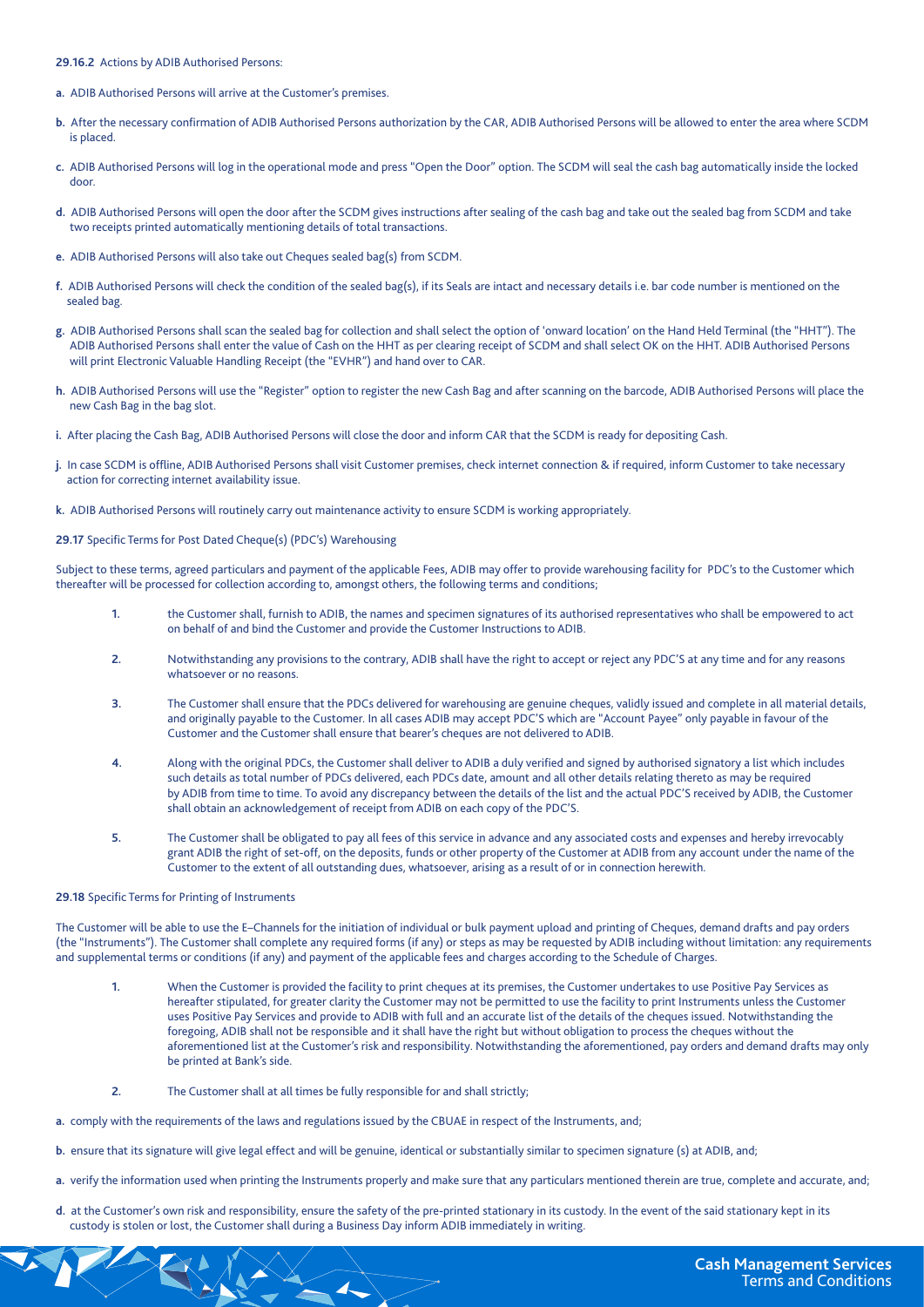e. ensure that the Instruments printed comply with the CBUAE's requirements, and security feature requirements as provided for by the CBUAE.

29.18.3 The Customer hereby declares to ADIB that the Customer shall be liable for all its wrongful acts and shall not hold ADIB liable for any damages arising therefrom. The Customer shall fully indemnify and hold harmless ADIB and its directors, officers, agents and employees against all actual losses, damages, claims, liabilities, costs and expenses which they may respectively suffer or incur arising out of or in connection herewith.

29.18.4 The Customer shall forthwith cease to use Instruments printing if ADIB at its sole discretion decides to withdraw the said facility to the Customer and informs the Customer accordingly. The Customer shall thereupon return all the unused stationary to ADIB within three Business Days of the receipt of the written communication from ADIB calling upon the Customer to do so and shall further certify in writing to ADIB the same.

29.18.5 The Bank will supply the Customer with Instruments stationary each of which is preprinted on separate A4 sized sheets or such other sizes as the Bank may from time to time deems fit.

29.18.6 The Customer shall keep the stationary for the Instruments which is pre-printed safe and secure and prevent unauthorised access or use thereof. The Customer must inform the Bank immediately if the pre-printed stationary of the Instruments are lost, replicated or misused.

29.18.7 The Customer shall obtain the equipment necessary for the printing of Instruments that are permitted to be printed at Customer's premises under these Terms and Conditions directly from their own means and at its sole cost and expense and for the purpose of clarity hereof, equipment means the latest electronic laser printer required for printing the said Instruments at the Customer's premises. The Customer shall be responsible for ensuring that the said equipment is not lost, replicated or misused, and it must be kept and secured in the Customer's safe custody.

29.18.8 To the fullest legal extent, the Bank shall not be liable for any losses, damages, costs, expenses, claims or demands suffered or incurred by the Customer or any other third party due to forgery, fraudulent transactions, operational failures, faults, errors or any other causes arising reasons beyond its control.

29.18.9 The Customer shall, in respect of hereof, ensure that the relevant account used to fund the Customer Instruments shall, contain sufficient funds to cover the Instruments and the relevant fees and charges.

29.18.10 Subject to the payment of the applicable Fees according to the Schedule of Charges, the Customer may request in writing to ADIB and ADIB may agree to print the Instruments at ADIB's premises provided the Instruments are initiated through the E-Channel. ADIB shall not be responsible or liable for damages;

- a. If the payment is not affected due to damage or mutilation of the Instrument;
- b. if the payment is made to person (s) other than payees or bonafide endorser unless it is promptly notified in writing to the relevant branch of ADIB that issued the Instrument and instructed to take precautionary measures;
- c. If the payment is stopped or funds withheld by action of any authority for any reason or cause whatsoever.

29.18.11 Instruments that are not presented within the validity and after 24 Calendar months from the date of sending a notice to the available address of the Customer will be transferred to Charity A/C as per the Bank's policy.

29.18.12 ADIB shall have the right to debit the Customer>s account (s) with the applicable Fees and the value of the Instruments (s).

29.18.13 Notwithstanding any terms to the contrary, ADIB shall have the right and without any liability on its part not to print any Instruments (s) if the relevant account does not contain sufficient funds to cover the value of the Instruments and the applicable Fees or for any legal or other reason at the sole discretion of .ADIB

29.18.14 It is the Customer's sole responsibility to ensure, amongst other things, that the Instruments will be;

- i. properly and duly executed according to the relevant laws and regulations.
- ii. contain correct, full and accurate details.
- iii. duly signed and sealed and constitute legally created obligation on the part of the Customer.
- iv. handed over to the beneficiaries if and only when the relevant account (s) on which such Instruments are drawn have sufficient funds.

29.19 Positive Pay Services. For the purpose of clarity hereof, positive pay means the service in which the Customer will provide ADIB with full and an accurate list of cheques issued and withdrawn on the Customer's account which is held with ADIB and ADIB will compare the details and verify the consistency with such list accordingly within a reasonable duration before such cheques will be become payable and;

a. ADIB will display from time to time statues report of the Instruments to the Customer online.

- b. In case of any apparent mismatch or discrepancy, ADIB will inform the Customer and the Customer shall forthwith correct such mismatch or discrepancy and or provide ADIB with its confirmation and decision.
- c. The Customer shall indemnify ADIB and hold it harmless against any actual loss or damage ADIB may actually suffer due to reasons attributable to the acts of the Customer including its decisions and any invalid, inaccurate or incomplete information in connection hereto.
- d. Notwithstanding any terms to the contrary but subject to Clause e below, ADIB may treat all issued cheques as validly issued and properly payable so long as such cheques are in conformity with the applicable laws and regulations and the Banking Services Agreement which shall apply to honouring the cheques .generally
- e. The purpose of using Positive Pay information file as contained herein is to, inter alia, eliminate the risks associated with payment of cheques such as forged, altered, and counterfeited cheques whereby issued cheques will be matched against positive pay information file uploaded by the Customer. Accordingly the Customer understands the risks associated with failure to provide such file, in the manner and within the period specified herein and the Customer agrees that payment of cheques without validation or information file is at the Customer's our own risk and responsibility including any cheques which are presented Over-the-counter at ADIB Branches